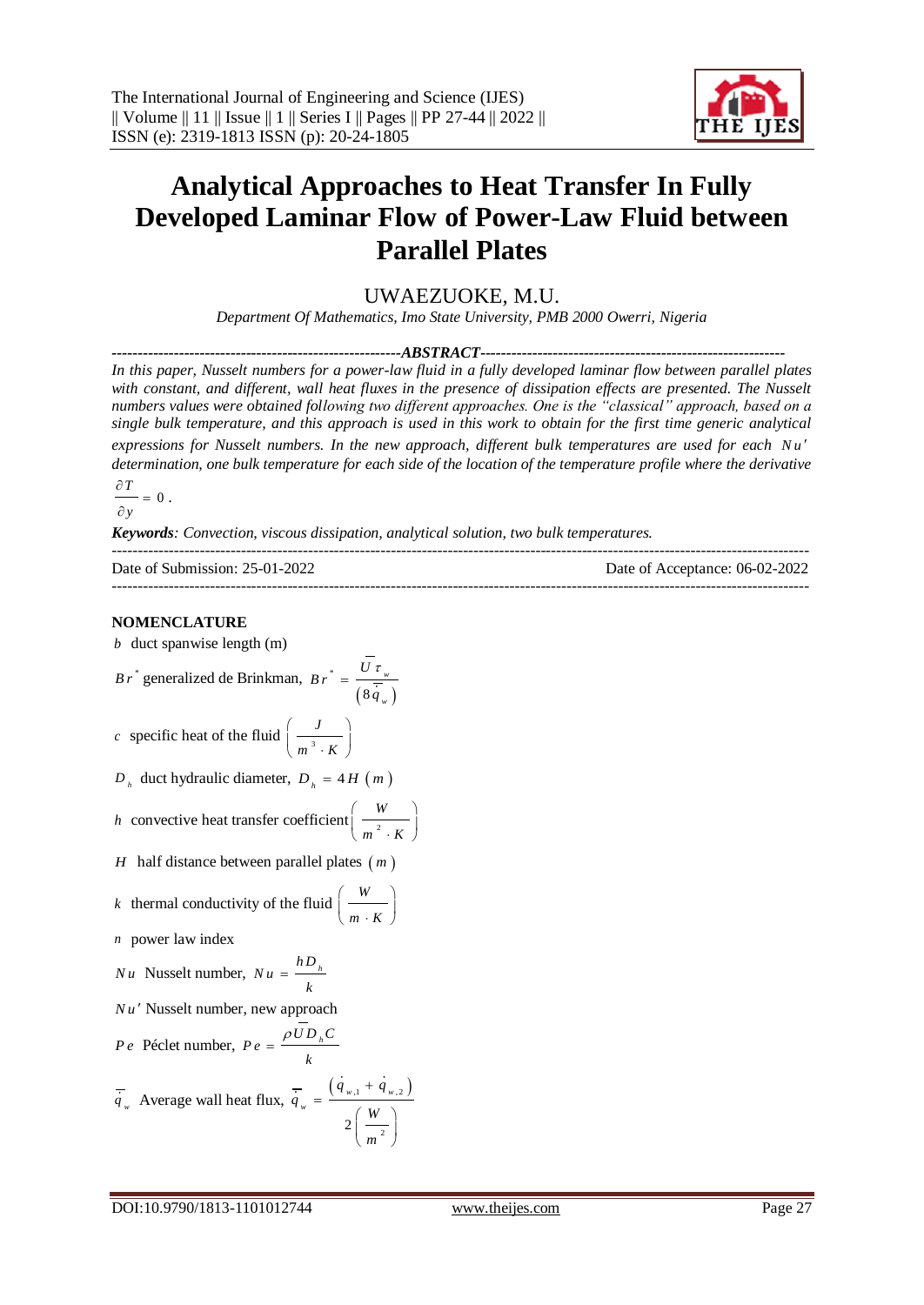*H*  $=$ 

 $q_w$  heat flux at the wall  $\frac{w}{2}$ *W m*  $(W)$  $\left(\frac{1}{m^2}\right)$  $T^*$  nondimensional temperature,  $T^* = \frac{(T - T_0)}{T}$  $\left(D_{h}q_{w}\right)$  $\ddot{\phantom{1}}$   $\ddot{\phantom{1}}$   $\ddot{\phantom{1}}$   $\ddot{\phantom{1}}$   $\ddot{\phantom{1}}$   $\ddot{\phantom{1}}$   $\ddot{\phantom{1}}$   $\ddot{\phantom{1}}$   $\ddot{\phantom{1}}$   $\ddot{\phantom{1}}$   $\ddot{\phantom{1}}$   $\ddot{\phantom{1}}$   $\ddot{\phantom{1}}$   $\ddot{\phantom{1}}$   $\ddot{\phantom{1}}$   $\ddot{\phantom{1}}$   $\ddot{\phantom{1}}$   $\ddot{\phantom{1}}$   $\ddot{\$ *h w*  $T - T_0$ )  $k$ *T*  $D_{\mu}q$  $\overline{a}$ = *T* bulk temperature *K T* local temperature *K*  $T_{0}$  reference bulk temperature *K U* bulk velocity  $(m/s)$ *u*<sup>\*</sup> nondimensional local velocity,  $u^* = \frac{u}{2}$ *U*  $=$ *x* longitudinal coordinate *m*  $x^*$  nondimensional longitudinal coordinate,  $x^*$ *h*  $x^* = \frac{x}{x}$ *D*  $=$ *y* coordinate normal to the parallel plates  $(m)$  $\frac{dT}{dt} = 0$ *dy*  $y_{\frac{dT}{2}}$  coordinate of the point where  $\frac{\partial T}{\partial y} = 0$  (*m*) *y*  $rac{\partial T}{\partial x}$  =  $\partial$ *y*<sup>\*</sup> nondimensional coordinate normal to the wall,  $y^* = \frac{y}{x}$ **Greek Symbols**   $\alpha$  compacting constant,  $\beta$  compacting constant,  $(1+8Br)$   $(2n+1)$  $(4n + 4)$  $1 + 8 B r^{*}$   $(2n + 1$  $4n + 4$ *B*  $r^*$   $(2n)$ *n*  $_{\beta}$  $+8Br^{*}(2n+1)$ =  $^{+}$  $\varepsilon$  compacting constant,  $\varepsilon = \frac{(n+1)}{n}$  $\varepsilon = \frac{(n + n)}{n}$  $=$  $\varphi$  compacting constant,  $(\Phi + 1)$ 1  $2(\Phi + 1)$  $\varphi =$  $\left[ 2(\Phi +1) \right]$  $\sigma$  compacting constant,  $\sigma = \frac{(\alpha - \beta \varepsilon)}{\varepsilon}$  $(\varepsilon + 1)$  $\sigma = \frac{( \alpha - \beta \varepsilon )}{}$ ε  $\overline{a}$  $=$  $^{+}$  $\eta$  compacting constant,  $\eta = \frac{(\alpha + \beta)}{\alpha + \beta}$  $(\varepsilon + 1)$  $\alpha + \beta$  $\eta = \frac{1}{\epsilon}$  $^{+}$  $=$  $^{+}$  $\rho$  density of the fluid  $\frac{1}{\sigma_3}$ *kg m*  $(kg)$  $\left(\overline{m^3}\right)$  $\Phi$  wall heat flux ratio,  $\Phi = \frac{q_{w,1}}{1}$ ,2 *w w q q*  $\Phi =$  $\tau^*$  nondimensional shear stress,  $\tau^* = \frac{\tau_{yx}}{\tau_{yx}} = y^*$ *w*  $\frac{\tau_{yx}}{y} = y$ τ  $=\frac{y}{\tau}$  =  $\tau_w$  wall shear stress, absolute value (*Pa*)  $\tau_{yx}$  local shear stress, absolute value (*Pa*) Subscripts 1 relative to wall 1, cf. Fig. 1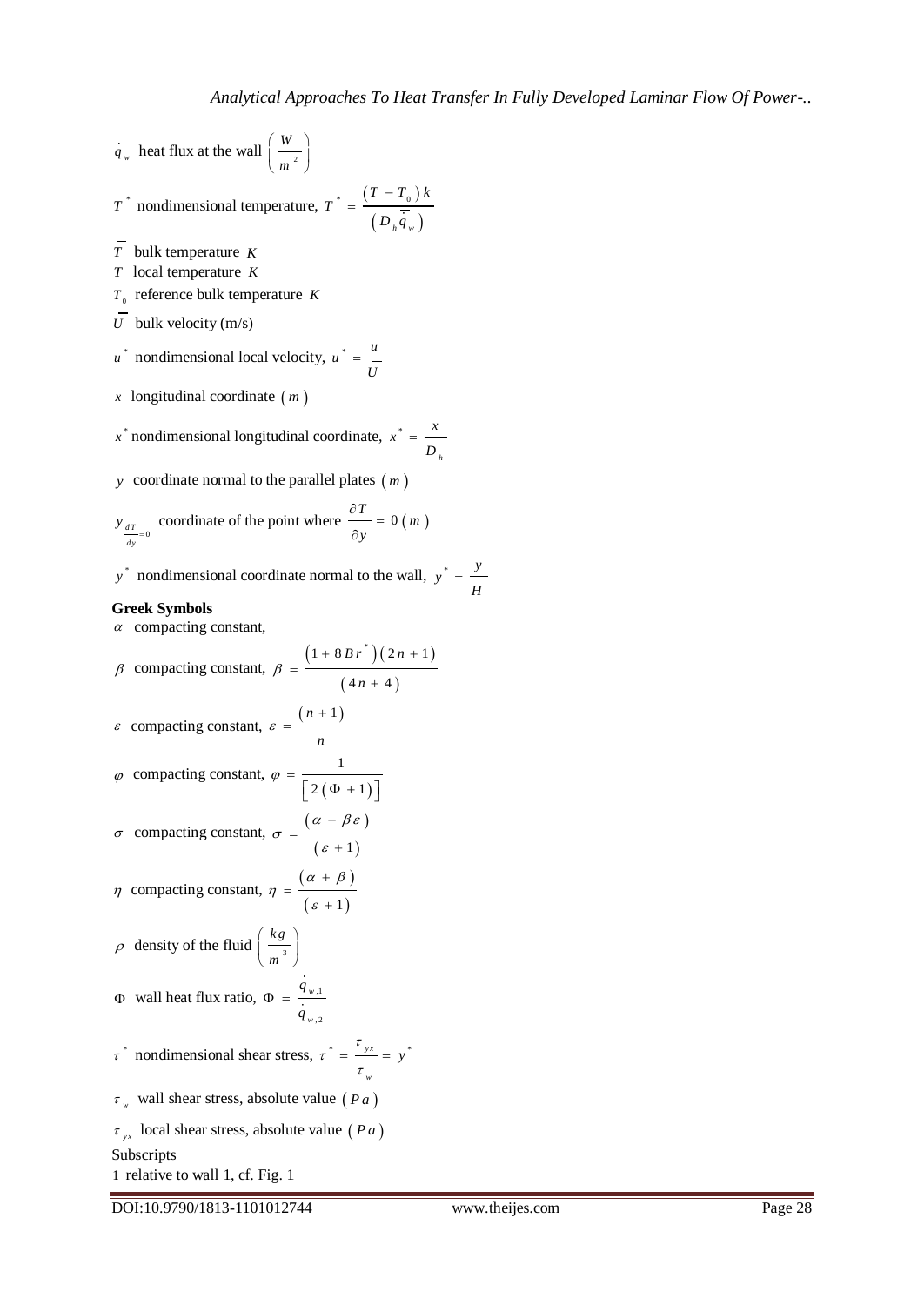2 relative to wall 2, cf. Fig. 1 *I* relative to region I, cf. Fig. 1 *II* relative to region II, cf. Fig. 1 *w* wall

#### **I. INTRODUCTION**

An analytic study regarding heat transfer in a fully developed laminar flow between parallel plates of a power-law fluid with constant, but different, wall heat fluxes, in the presence of viscous dissipation, is presented in this work. As it is explained in detail below, the same subject has been partially addressed in the literature previously but not in the precise manner undertaken here which, as we will show, may be advantageous.

In the review article of Hartnett and Kostic (1989), restricted to the hydrodynamics and heat transfer aspects of non-Newtonian flow in rectangular duct geometries, the analytical solution to this problem presented by the authors was due to Skelland (1967), which is only valid for constant and equal heat fluxes at the walls in the absence of viscous dissipation. In the review work of Lawal and Mujumdar (1987) where an overview of laminar duct flow and heat transfer regarding purely viscous non-Newtonian fluids taking into account viscous dissipation and the effect of variables properties is presented, again just the particular case of constant and symmetric wall heat fluxes is discussed. Etemad and Majumdar (1994) carried out a numerical study regarding the simultaneously developing laminar flow and heat transfer of a power-law fluid flowing between two parallel plates. Several different thermal boundary conditions were examined. They showed that the Nusselt number is significantly affected by the variation of the fluid viscosity with temperature, viscous dissipation, the power-law index value as well as the fluid Prandtl number and thermal boundary conditions.

Only recently was the asymmetric wall heat fluxes case addressed analytically in the literature by Tso *et al*. (2010). In this work the authors present analytical solutions for the temperature profiles and Nusselt numbers, Nu, but, because they use only one coordinate system in the mathematical development, the general result is, as admitted to by the authors themselves, too complex. Simpler expressions for four specific values of the power-law index,  $n$ , namely  $0.25, 0.5, 1$  and  $2$ , are then presented by the authors in order to revel the heat transfer characteristics, but the only verification done was via results from the literature for  $n = 1$ . For the particular case of equal heat fluxes at the walls in the absence of viscous dissipation, the *Nu* values given by those simpler expressions, based on the hydraulic diameter, for  $n = 0.25$ ,  $n = 0.5$  and  $n = 2$ , are 8.0, 6.9 and 6 .3 , respectively. Those values are different from the corresponding ones in the literature, Skelland (1967) and Baptista et al. (2013), that for the same power-law index values are of 9.5, 8.8 and 7.9, respectively, which may indicate a problem in this analytical solution. Also, by not using the generalized Brinkman number definition, Br<sup>\*</sup>, Coelho and Pinho (2009), the Nusselt number values rapidly decrease with an increase of the Brinkman number, something that, as shown in Coelho and Faria (2011), hinders the graphical representations of *Nu* .

Considering all of the studies discussed above, it is fair to state there is currently no simple and generic analytical solution for the Nusselt numbers,  $Nu$ , i.e., valid for any values of the power index,  $n$ , wall

heat flux ratio,  $\phi = \frac{q_{w,1}}{q}$ ,2 *w q*  $\phi = \frac{1 + \mu_{11}}{\mu_{11}}$ , and generalized Brinkman number. Such an analytical solution and the underlying

mathematical approach, is one of the main contributions of the present work.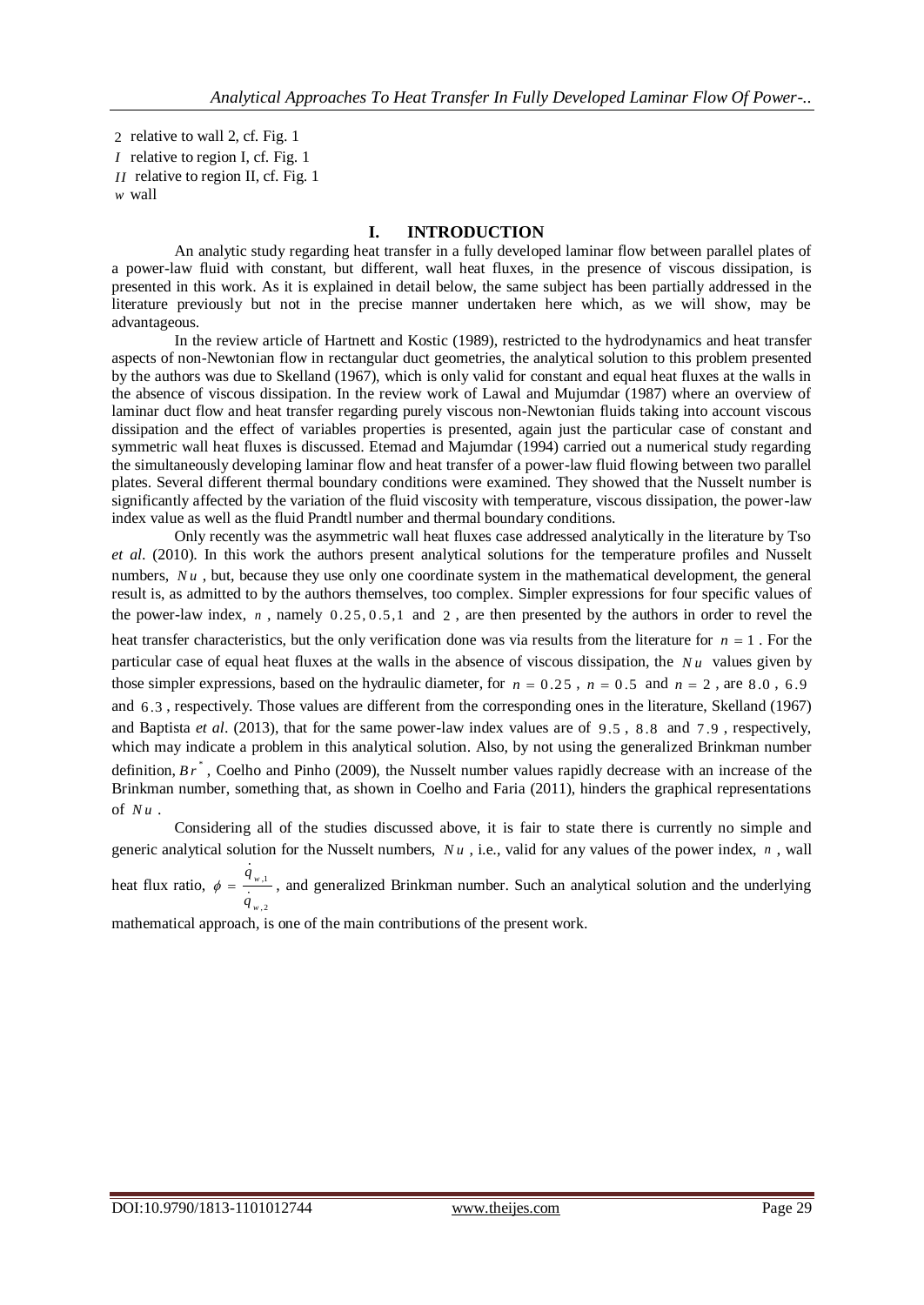

**Fig. 1** Schematic representation of the parallel plates duct, the boundary conditions and of the coordinate systems. A temperature profile is also shown, which is divided by the point where  $\frac{\partial T}{\partial t} = 0$ *y*  $\frac{\partial T}{\partial x}$  $\hat{c}$ .

The current study starts by showing the calculation procedure that leads to the analytical expressions of the Nusselt numbers at the duct walls. Figure 1 shows schematically the plane walls 1 and 2 of the duct, spaced apart by a distance of 2H, with the wall heat fluxes applied,  $q_{w,1}$  and  $q_{w,2}$ , respectively. The coordinate systems used and an asymmetric temperature profile are also shown. By using two coordinate systems,  $y_i$  and *II*<sub>*II</sub>*, *cf*. Fig. 1, the *y* variable in the velocity profile remains always positive, allowing an easy integration of</sub> the differential equations for any value of  $n$  and giving rise to simpler mathematical expressions. As far as the authors are aware, the use of two coordinate systems in this type of problems is also new to the literature and here we demonstrate its utility to such problems. The wall temperatures,  $T_{w,1}$  and  $T_{w,2}$ , represented in Fig. 1, are naturally a function of the longitudinal coordinate *x* .

For the analytical expressions of the Nusselt numbers at the walls 1 and 2,  $Nu_1$  and  $Nu_2$  respectively, the "classical" approach was used, i.e., a single bulk temperature was considered for the entire duct cross section. When the temperature profile is asymmetric, this approach may lead to negative Nusselt number values and discontinuities in the Nu curves and, as will be seen in section 3, even to a case where  $Nu = 4$  regardless the

values of *n* or the heat flux ratio, 
$$
\phi = \frac{q_{w,1}}{q_{w,2}}
$$
.

In order to obtain Nusselt number values free of the above mention anomalies, what we will term " $Nu'$ ", and therefore comparable with the existing values in the literature for cases where a symmetric temperature profile exists, e.g. pipe flow, it is necessary to use two different bulk temperatures,  $T_1$  and  $T_2$ ,  $cf$ . Fig. 1, to calculate the two Nusselt numbers,  $Nu'_1$  and  $Nu'_2$  respectively. In section 3.1, the results of the Nusselt numbers obtained with this new approach, where a bulk temperature is calculated for each side of the location of the temperature profile where  $\frac{\partial T}{\partial t} = 0$ ,  $y = y \frac{\partial T}{\partial t} = 0$ *y y*  $\frac{\partial T}{\partial y} = 0, y = y \frac{\partial T}{\partial y} = 0$  $\frac{\partial T}{\partial y} = 0$ ,  $y = y \frac{\partial T}{\partial y} = 0$  are shown and discussed. This location,  $y = y \frac{\partial T}{\partial y} = 0$ *y*  $= y \frac{\partial T}{\partial x}$  $\hat{o}$ ,

effectively divides the duct cross-section in two independent zones, each one with a temperature profile, named Profile 1 and Profile 2 in Fig. 1, since there is no heat transfer between the two zones. The use of this new approach in the flow between parallel plates is an additional contribution of the present work.

In a flow with a symmetrical temperature profile, the proposed approach reproduces Nu' values equal to the ones obtained using the "classical" approach. Therefore, it can be stated that in situations with asymmetric temperature profiles, the Nusselt numbers obtained using the new approach are also comparable with the *Nu* values of the literature cases where the temperature profile is symmetric. Generally, this new approach can be used whenever the temperature profile is asymmetric, e.g. in annular flow, where the flow between parallel plates is a limiting case, as explained in the work of Coelho and Poole (2017).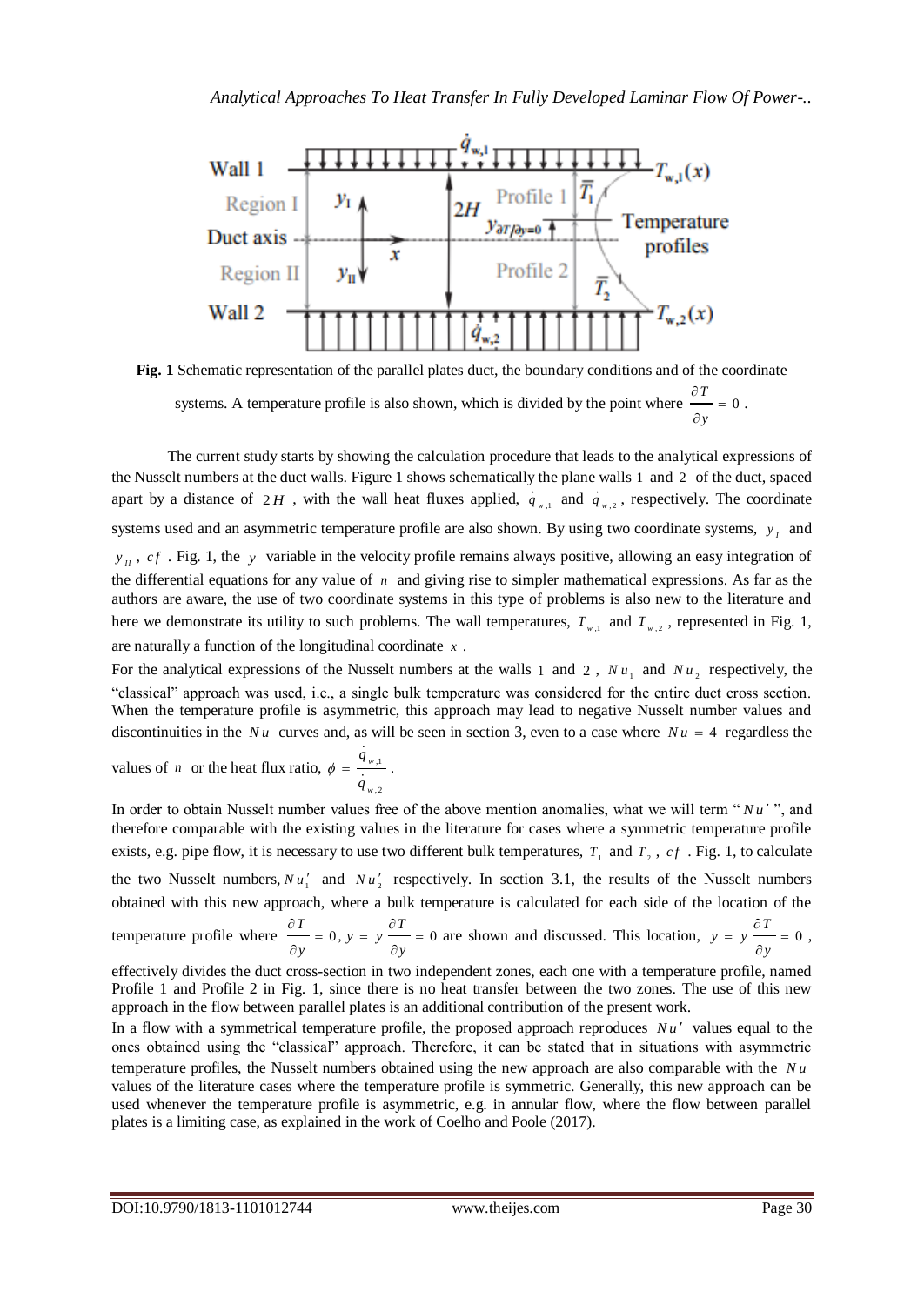#### **II. CALCULATION PROCEDURE**

In a fully developed laminar flow between parallel plates of a power-law fluid, the dimensionless velocity profile is given by the following equation,

$$
u^* = \frac{u}{\overline{U}} = \frac{2n+1}{n+1} \left( 1 - y^* \right)^{\frac{n+1}{n}}
$$
 (1)

where *u* is the local velocity,  $\overline{U}$  is the bulk velocity and  $y^* = \frac{y}{x}$ *H*  $=$   $\frac{1}{2}$  is the transversal coordinate in

dimensionless form, Fig. 1.

The differential form of the energy conservation equation in Cartesian coordinates, for a fully developed flow between parallel plates in the presence of viscous dissipation, is shown in Eq. (2),

$$
k \frac{\partial^2 T}{\partial y^2} - \tau_{yx} \frac{du}{dy} = \rho c u \frac{\partial T}{\partial x}
$$
 (2)

where T is the temperature, x the longitudinal coordinate, Fig. 1,  $\rho$ , c and k are density, specific heat and conductivity of the fluid, respectively, and  $\tau_{yx}$  is the absolute value of the local shear stress.

Using a similar method to the one shown in Çengel and Turner (2005) for a constant wall heat flux in a pipe, but

considering the presence of viscous dissipation, it can also be shown that,  
\n
$$
\frac{\partial T}{\partial x} = \frac{dT_w}{dx} = \frac{dT_w}{dx} = \frac{\overline{q}_w + \overline{U} \tau_w}{\rho \overline{U} H c} = \text{constant}
$$
\n(3)

where  $\overline{T}$  is the bulk temperature,  $\overline{q}_w$  is the average wall heat flux,  $\overline{q}_w = \frac{(q_{w,1} + q_{w,2})}{2}$ 2  $w_{y}$ ,  $1 + 4w_{y}$ *w*  $q_{n+1} + q$ *q*  $\ddot{}$  $=\frac{(-w_1w_2)}{2}$ , and  $\tau_w$  is the wall

shear stress. Replacing  $\frac{\partial T}{\partial x}$ *x*  $\partial$  $\partial$ by  $\frac{dT}{T}$ *dx* in equation (2) leads to the following dimensionless equation,

where  $T^* = \frac{(T - T_0)}{\overline{T}}$  $\left(D_{h}q_{w}\right)$  $\ast$  0 *h w*  $T - T_{0}$ )  $k$ *T*  $D_{\mu}q$  $\overline{a}$  $=\frac{0}{\sqrt{1-\frac{0}{c}}}$  is the dimensionless temperature (T<sub>0</sub> is a reference bulk temperature and D<sub>h</sub> = 4 H

the hydraulic diameter),  $\tau^*$  is the dimensionless local shear stress  $\tau^* = \frac{y}{x} = \frac{y}{x} = y^*$ ,  $B r^*$ *w*  $\frac{y}{x} = y^*$ , B r *H* τ τ  $=\frac{y}{\tau}=\frac{y}{H}=\frac{y}{B}$ , B r<sup>\*</sup> is the generalized

Brinkman number,  $(8q_{w})$ \* 8 *w w*  $B r^* = \frac{U}{\sqrt{2}}$ *q*  $=\frac{U\tau_{w}}{\tau_{e}}$  (Coelho and Pinho, 2009), *P e* is the Péclet number,

$$
P e = \text{Re.} \text{Pr} = \frac{\rho \overline{U} D_h c}{k}
$$
 and  $x^*$  is the dimensionless longitudinal coordinate,  $x^* = \frac{x}{D_h}$ .

The dimensionless form of Eq. (3),  $\frac{d\overline{T}^*}{dt} = \frac{(1 + 8 B r^*)}{(1 + 8 B r^*)}$ \*  $d\overline{T}^* \quad (1+8 B r^*)^4$  $dx^*$  Pe  $^{+}$  $=\frac{y}{x}$ , is replaced in Eq. (4), and knowing that  $\tau^* = y^*$ , yields the following expression for the differential form of the energy conservation equation,

$$
\frac{d^2T^*}{dy^*} - 2y^*Br^* \frac{du^*}{dy^*} = \frac{u^*}{4} (1 + 8Br^*)
$$
\n(5)

By replacing the expressions of  $u^*$  and \* \* *du dy* in Eq. (5), the final form of the energy equation is obtained, Eq.

(6), where 
$$
\alpha = \frac{2Br^*(2n+1)}{n}
$$
,  $\beta = \frac{(1+8Br^*)(2n+1)}{(4n+4)}$  and  $\varepsilon = \frac{(n+1)}{n}$  are used in order to simplify the

expressions.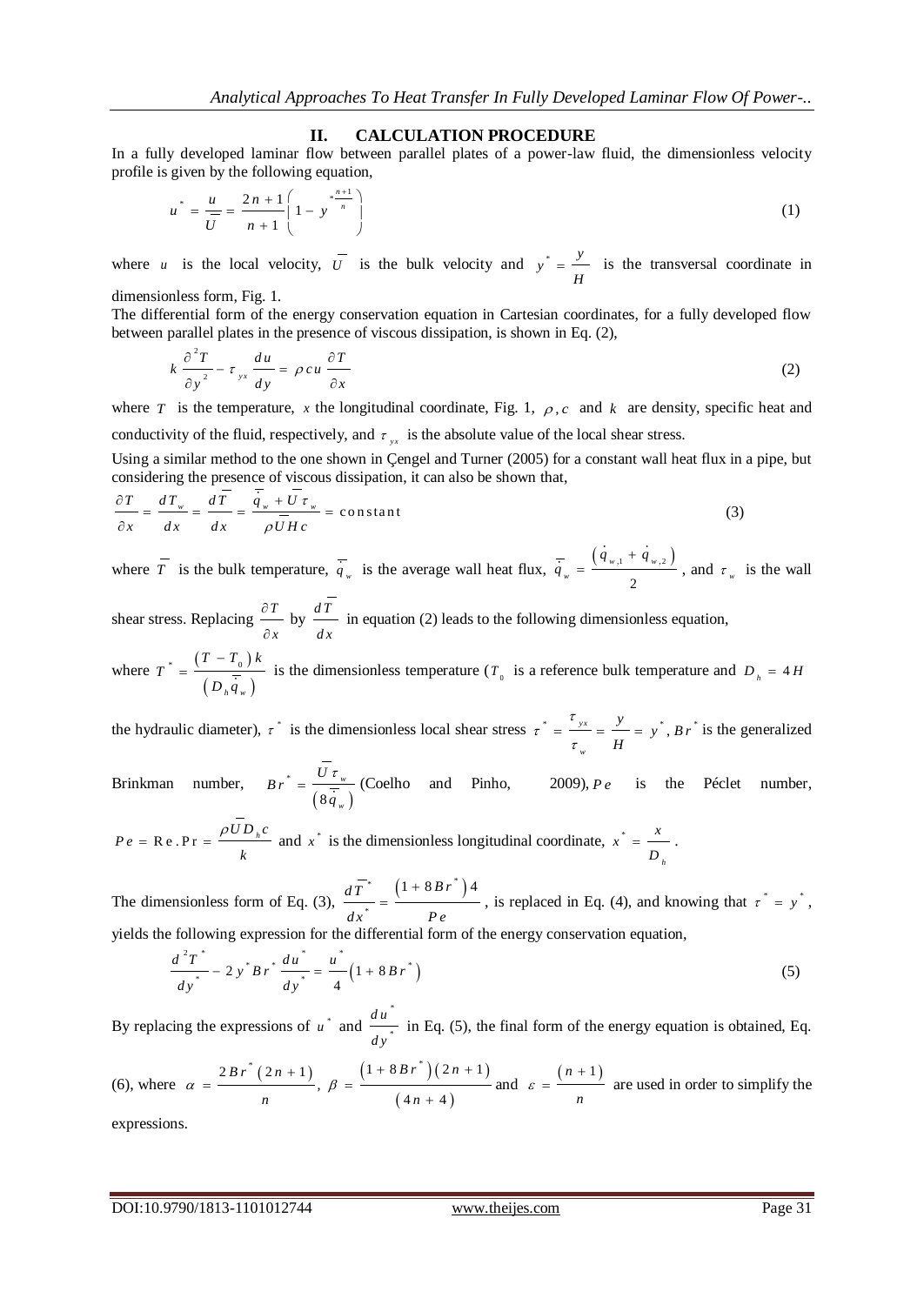Since  $y^*$  is raised to the power  $\frac{(n+1)}{n+1}$ *n*  $\frac{+1}{-}$ , it must be always positive in order to make the integration of Eq. (6) possible. To assure this, two coordinate systems are used. The *x* -axis is the same while the *y* -axis are distinct,  $y_I$  and  $y_{II}$  axis, one for each region *I* and *II*, separated by the duct symmetry plane as shown in Fig. 1.

Equation (6) is then integrated in both regions *I* and *II*, subject to the following boundary conditions,  
\n
$$
k \frac{\partial T}{\partial y_I}\Big|_{y_I = H} = \frac{i}{q_{w,1}} \Leftrightarrow \frac{dT}{dy_I^*}\Big|_{y_I^* = 1} = \frac{\Phi}{2(\Phi + 1)} = \varphi \cdot \Phi
$$
\n(7)

$$
T\Big|_{y_I = H} = T_{w,1} \Leftrightarrow T^*\Big|_{y_I^* = 1} = T^*_{w,1}
$$
\n(8)

$$
\left.\frac{\partial T}{\partial y_I}\right|_{y_I=0} = \left.\frac{\partial T}{\partial y_{II}}\right|_{y_{II}=0} \Leftrightarrow \left.\frac{dT^*}{dy_I^*}\right|_{y_I^*=0} = \left.\frac{dT^*}{dy_{II}^*}\right|_{y_{II}^*=0}
$$
\n(9)

$$
T\Big|_{y_I=0} = T\Big|_{y_{II}=0} \Leftrightarrow T^*\Big|_{y_I^*=0} = T^*\Big|_{y_{II}^*=0}
$$
\n
$$
V\left(\frac{\partial T}{\partial x_{II}}\right) = \frac{dT^*}{dx_{II}^*} = \frac{1}{dx_{II}^*} = \frac{1}{x_{II}^*} \tag{11}
$$

$$
k \frac{\partial T}{\partial y_H}\Big|_{y_H = H} = \dot{q}_{w,2} \Leftrightarrow \left. \frac{dT^*}{dy^*_{H}}\right|_{y^*_{H} = 1} = \frac{1}{2(\Phi + 1)} = \varphi
$$
\n(11)

The boundary conditions given by Eqs. (7) and (8), on one hand, and the boundary conditions given by Eqs. (9) and (10) on the other, allow the temperature profile equations in the regions I and II, respectively, to be

obtained. The boundary condition (11) was used to validate the resulting expressions for \* \* *dT dy* .

#### **III. RESULTS**

The integration of Eq. (6) in the regions *I* and *II*, cf. Fig. 1, leads to the following expressions for the temperature profiles,<br>  $T^* = -\frac{\eta y_i^{*_{\varepsilon+2}}}{\eta} + \frac{\beta y_i^{*_{\varepsilon+2}}}{\eta} + v^*(\omega \Phi + \sigma) - \omega \Phi - \frac{\beta}{\eta} + \frac{\eta}{\eta} - \sigma + T$ temperature profiles, \* $\epsilon$  + 2  $\beta$   $v^*$  2 Lq. (0) in<br>s,<br> $y_i^{*_{\varepsilon+2}} + \frac{\beta y_i}{ }$ 

ture profiles,  
\n
$$
T_{I}^{*} = -\frac{\eta y_{I}^{*_{\varepsilon+2}}}{\varepsilon+2} + \frac{\beta y_{I}^{*2}}{2} + y_{I}^{*}(\varphi\Phi + \sigma) - \varphi\Phi - \frac{\beta}{2} + \frac{\eta}{\varepsilon+2} - \sigma + T_{w,1}^{*}
$$
\n(12)  
\n
$$
T_{w}^{*} = -\frac{\eta y_{II}^{*_{\varepsilon+2}}}{2} + \frac{\beta y_{II}^{*2}}{2} + y_{w}^{*}(\varphi\Phi + \sigma) - \varphi\Phi - \frac{\beta}{2} + \frac{\eta}{\varepsilon+2} - \sigma + T^{*}.
$$
\n(13)

$$
\varepsilon + 2 \qquad 2 \qquad \varepsilon + 2 \qquad \varepsilon + 2 \qquad \varepsilon + 2 \qquad \varepsilon + 2 \qquad (13)
$$
  

$$
T_{II}^{*} = -\frac{\eta y_{II}^{*_{\varepsilon+2}}}{\varepsilon + 2} + \frac{\beta y_{II}^{*2}}{2} + y_{II}^{*} (\varphi \Phi + \sigma) - \varphi \Phi - \frac{\beta}{2} + \frac{\eta}{\varepsilon + 2} - \sigma + T_{w,1}^{*}
$$

with  $\sigma = \frac{(\alpha - \beta \varepsilon)}{(\alpha - \beta \varepsilon)}$  $(\varepsilon - 1)$  $\sigma = \frac{( \alpha - \beta \varepsilon )}{}$ ε  $\overline{a}$  $=$  $\overline{a}$ and  $\eta = \frac{(\alpha + \beta)}{(\alpha + \beta)}$  $(\varepsilon + 1)$  $\alpha + \beta$  $\eta = \frac{1}{\epsilon}$  $^{+}$  $=$  $^{+}$ . By defining  $y_{II}^* = 1$  in Eq. (13), the following expression for the

wall 2 temperature,  $T_{w,2}^*$ , is obtained,

$$
T_{w,2}^* = \frac{\Phi}{\Phi + 1} + \frac{1}{2} + T_{w,1}^*
$$
 (14)

Although  $T_{w,1}^*$  is unknown and a function of  $x^*$ , which requires the use of a temperature difference in a graphical representation of the temperature profiles, for example  $T^* - T^*_{w,1}$ , this does not affect the Nusselt number calculations, since these are based on a temperature difference that is always independent of the wall temperatures, as will be demonstrated below.

The derivative of the temperature profile in the duct axis is given by the following expression,

$$
\left. \frac{\partial T^*}{\partial y^*_{I}} \right|_{y^*_{I} = 0} = \frac{1}{4} - \frac{1}{2(\Phi + 1)}
$$
\n(15)

as it can be observed, the expression is independent of  $n$  and  $B r^*$ , since these two variables have a symmetrical effect on the temperature profile. The temperature at the duct axis is generally a function of the variables  $n$ ,  $Br^*$  and  $\Phi$ , except for the case where the heat supplied at the duct walls equals the heat generated by viscous dissipation, i.e.,  $Br^* = 0.125$ . In this case this temperature is given by the following expression,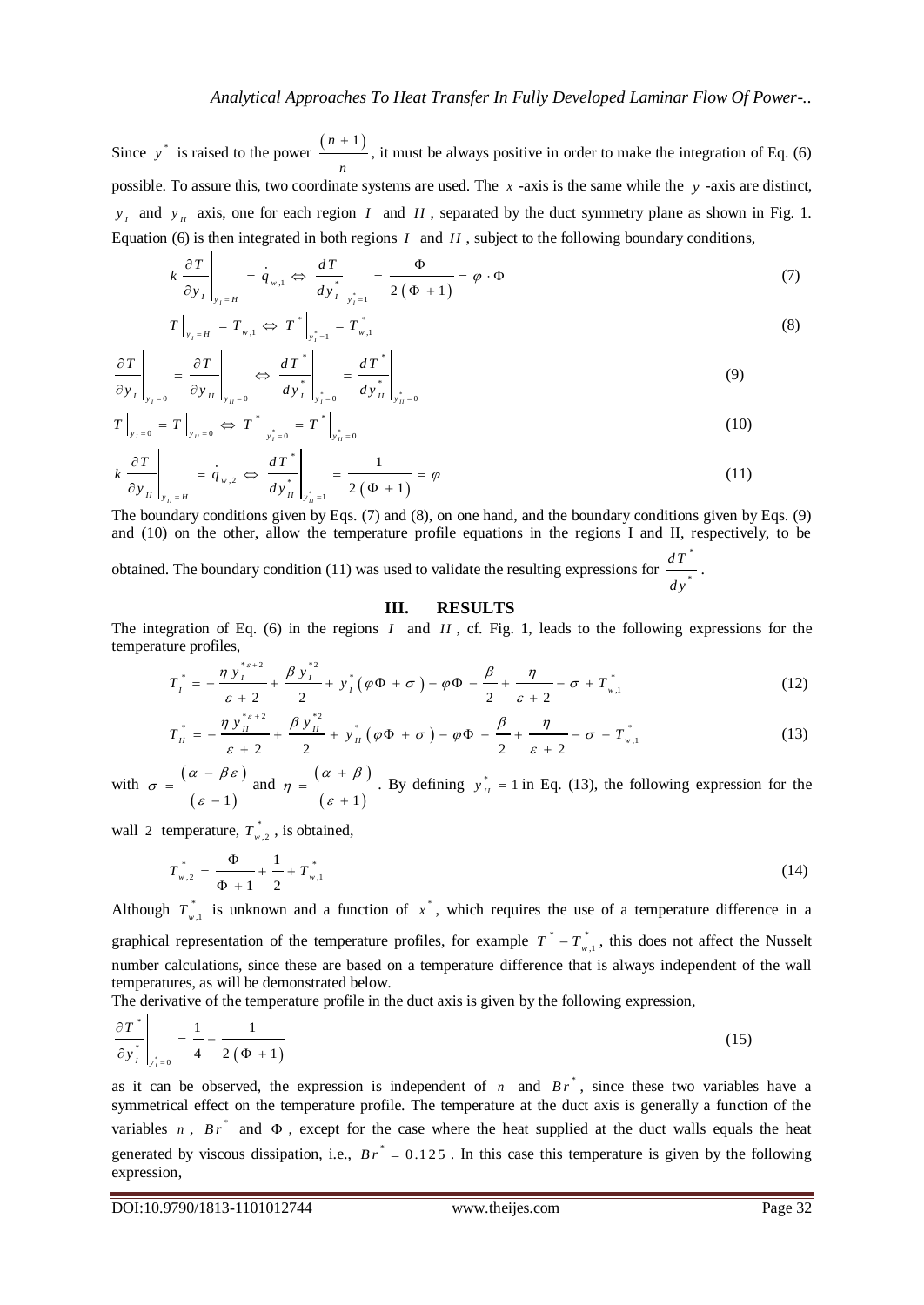$$
T^* \Big|_{y=0} = \frac{1}{2(\Phi + 1)} - \frac{1}{2} + T^*_{w,1}
$$
 (15)

being in this particular case also independent of *n* .



Fig. 2 Dimensionless temperature profiles for three different values of *n*,  $Br^* = 0.125$  and  $\Phi = 0.4$ . The vertical line represents the duct axis.

Figure 2 shows three temperature profiles for three representative power-law index values,  $(0, 1 \text{ and } \infty)$ ,  $Br^* = 0.125$  and  $\Phi = 0.4$  which illustrate these points.

To calculate the Nusselt numbers,  $Nu_1 \frac{h_1 D_h}{h_1}$ *k* and  $Nu_2 = \frac{h_2 D_h}{h}$ *k*  $=\frac{2-h}{\lambda}$ , where  $h_i$  is the convection coefficient, the expressions (17) and (18) were used, respectively. They arise via rendering dimensionless the equation  $\dot{q}_{w,i} = h_i \left( T_{w,i} - T \right)$  for each wall.

$$
(T_{w,i} - T)
$$
 for each wall.  
\n
$$
\dot{q}_{w,1} = h_1 (T_{w,1} - \overline{T}) \Leftrightarrow Nu_1 = \frac{h_1 D_h}{k} = \frac{2\Phi}{1 + \Phi (T_{w,1}^* - \overline{T}^*)}
$$
\n(17)

$$
k = 1 + \Phi \left( T_{w,1}^{\dagger} - T^{\dagger} \right)
$$
  

$$
\dot{q}_{w,2} = h_2 \left( T_{w,2} - \overline{T} \right) \Leftrightarrow Nu_2 = \frac{h_2 D_h}{k} = \frac{2}{1 + \Phi \left( T_{w,2}^{\dagger} - \overline{T}^{\dagger} \right)}
$$
(18)

The bulk temperature, *T*, used in the Nusselt numbers calculation was obtained through the following integral,  
\n
$$
\overline{T}^* = \frac{\int_{-H}^{H} u \, b \, T \, dy}{\overline{U} \, 2 \, H \, b} \Leftrightarrow \overline{T}^* = \frac{1}{2} \int_{0}^{1} u^* \overline{T}^* \, dy_I^* + \frac{1}{2} \int_{0}^{1} u^* \overline{T}^* \, dy_{II}^*
$$
\n(19)

where *b* is the duct spanwise length. The analytical expression for this bulk temperature is given by Eq. (20).  
\n
$$
\overline{T}^* = T^*_{w,1} - \varphi \Phi - \frac{\beta (\varepsilon + 4)}{3 (\varepsilon + 3)} - \frac{2\varepsilon^2 \sigma + \varepsilon (9\sigma - 2\eta) - 4\eta + 9\sigma}{(\varepsilon + 3)(2\varepsilon + 3)}
$$
\n(20)

The mathematical expressions for the Nusselt numbers at both walls,  $Nu_1$  and  $Nu_2$ , are given by Eqs. (21) and (22), respectively.<br>  $Nu =$   $\frac{12\Phi(20n^2 + 13n + 2)}{(21)}$  (21)

(22), respectively.  
\n
$$
Nu_{1} = \frac{12\Phi\left(20n^{2} + 13n + 2\right)}{4Br^{*}\left(\Phi + 1\right)\left(14n^{2} + 11n + 2\right) + 2\Phi\left(23n^{3} + 14n + 2\right) - \left(14n^{2} + 11n + 2\right)}
$$
\n(21)

*H*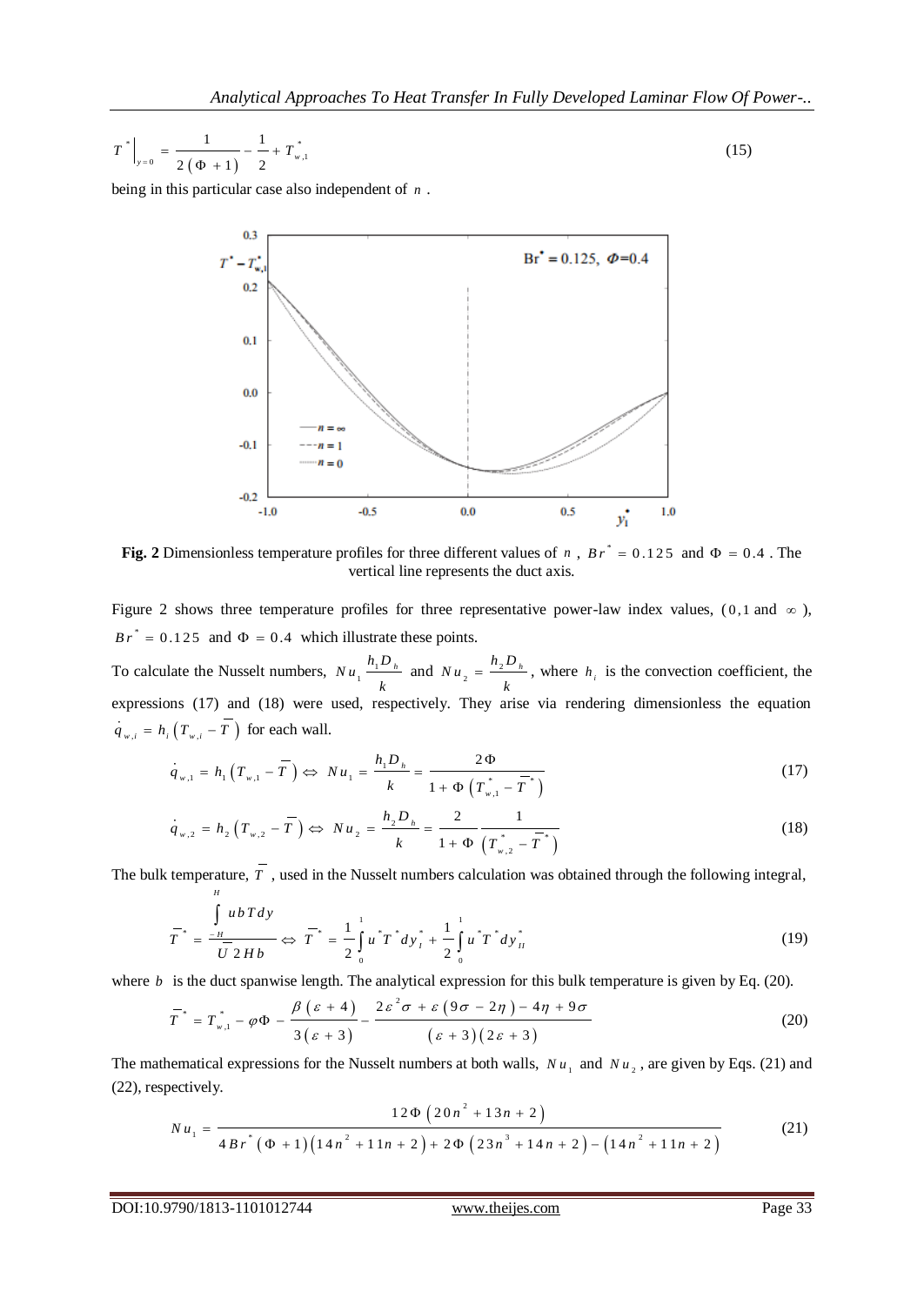Analytical Approaches To Heat Transfer In Fully Development.   
\n
$$
Nu_{2} = \frac{12(20n^{2} + 13n + 2)}{4Br^{*}(\Phi + 1)(14n^{2} + 11n + 2) - \Phi(14n^{2} + 11n + 2) + 2(23n^{3} + 14n + 2)}
$$
\n(22)

The validation of Eqs. (21) and (22), was carried out as it follows: by making  $\Phi = 1$  both equations reduce to the same expression of the Nusselt number, that is equal to the expression presented in Baptista *et al*. (2013), their Eq. (38); imposing  $\Phi = 1$  and  $Br^* = 0$ , on the Nusselt number equations, the obtained expression is equal to the Nu equation presented in Skelland (1967); by making  $Br^* = 0$  and  $n = 1$  in Eqs. (21) and (22) the following expressions are obtained, <sup>1</sup>  $(26\Phi - 9)$ 140  $26 \Phi - 9$  $Nu_{1} = \frac{140\Phi}{\sqrt{11}}$  $\Phi - \frac{6}{5}$ and <sup>2</sup>  $(26-9\Phi)$ 140  $26 - 9$  $N u_{\gamma} =$  $-9\Phi$ , respectively, in accordance with the expressions provided in Shah and London (1978); finally, if in one of the previous equations, Eq. (21) or Eq. (22), the variable  $\Phi$  is replaced by  $\frac{1}{\epsilon}$ Φ , the other equation, Eq. (22) or Eq. (21) respectively, is obtained, something that is expected in a hydrodynamically symmetrical flow. It is also because of this particularity that in the present work the variable  $\Phi$  varies between zero and one, since both expressions of  $Nu_1$  and  $Nu_2$ , together, show the effect of  $\Phi$  in the range between zero and infinity.



**Fig. 3** Nusselt numbers versus the power-law index,  $n$ , for  $\Phi = 0.4$  and different values of the Brinkman number, *Br*<sup>\*</sup>. Data obtained using the "classical" approach for the bulk temperature Calculation.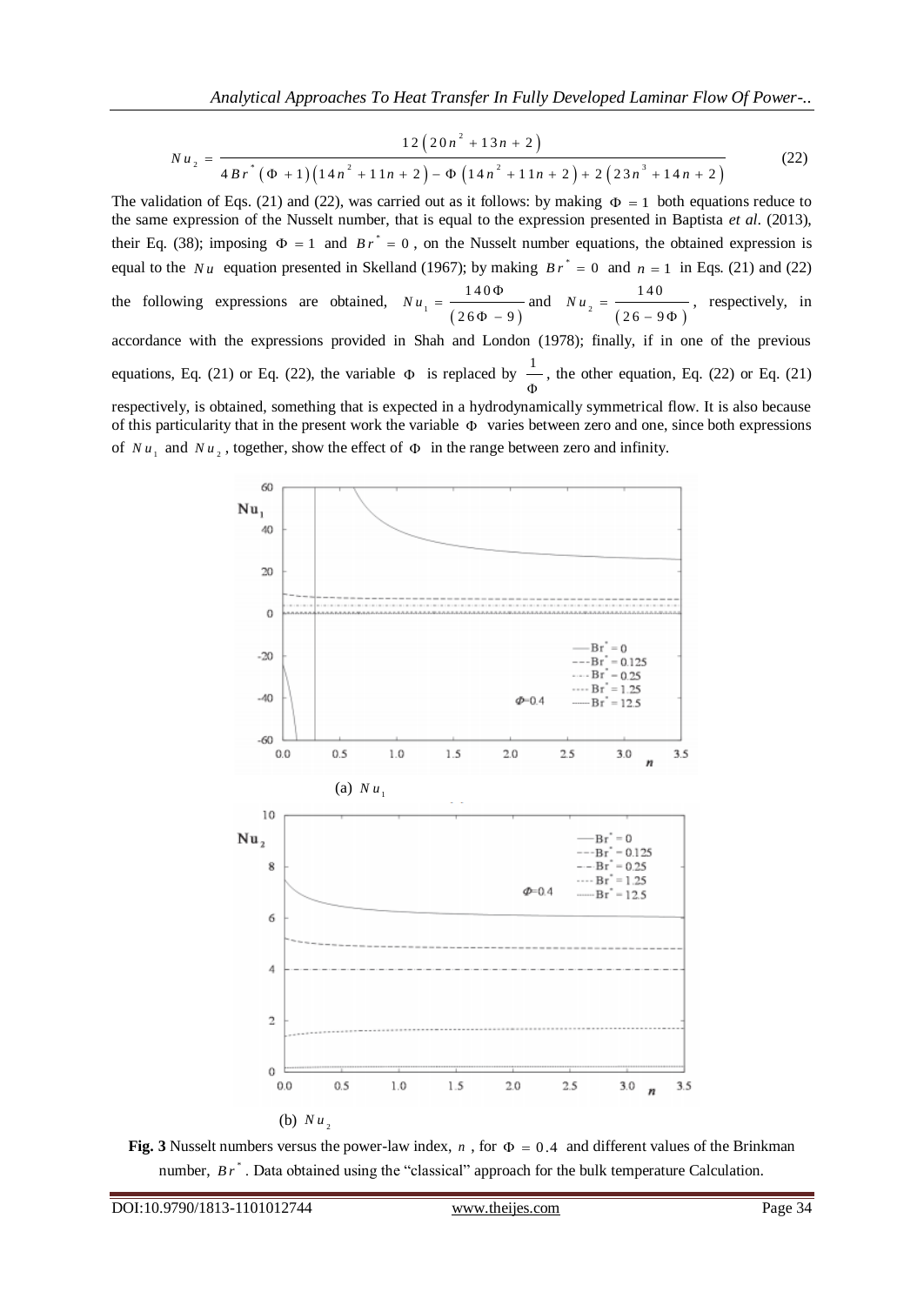

**Fig. 4** Nusselt numbers versus the wall heat flux ratio,  $\Phi$ , for  $n = 0.5$  and different values of the Brinkman number,  $Br^*$ . Data obtained using the "classical" approach for the bulk temperature calculation.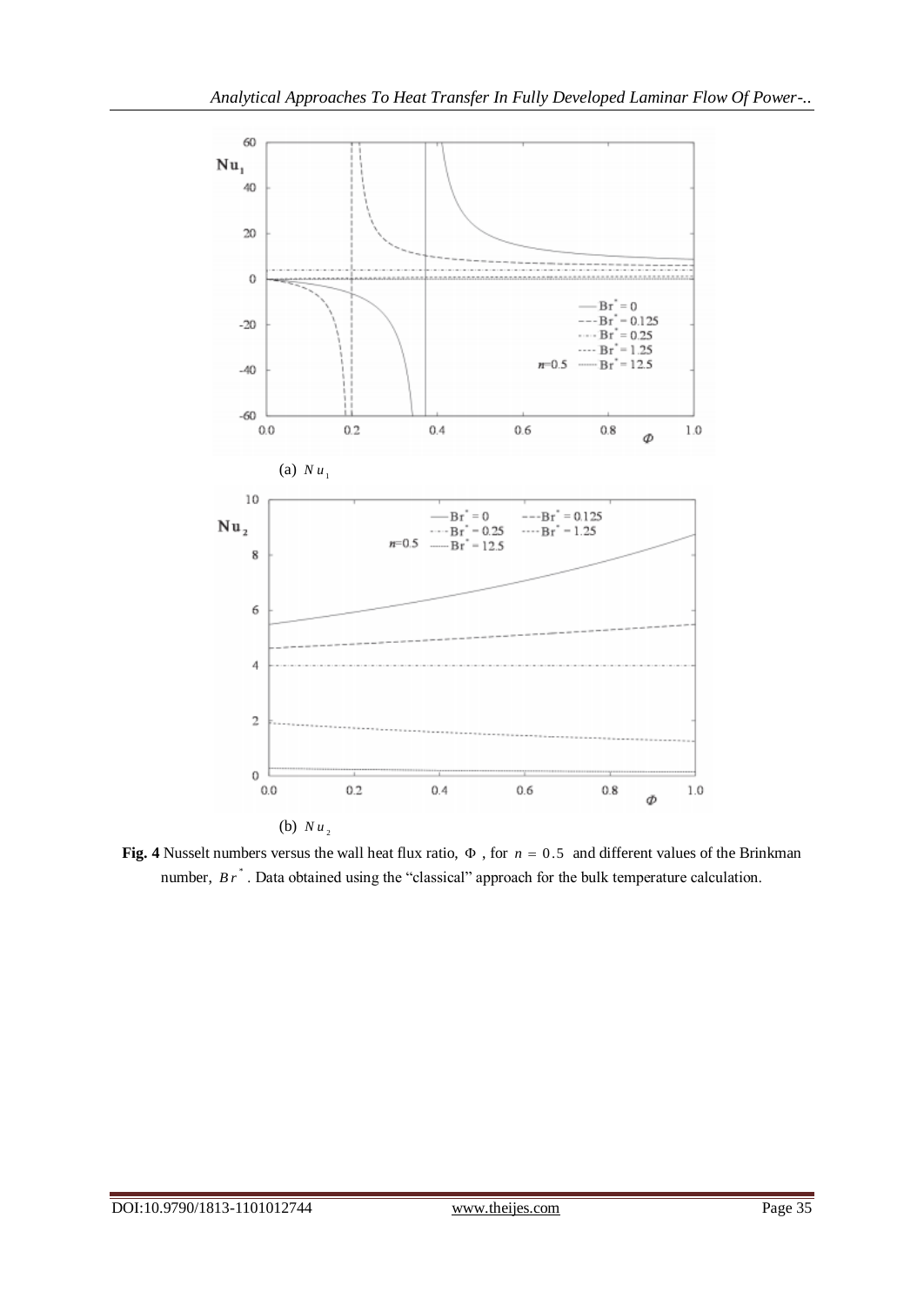

**Fig. 5** Nusselt numbers versus the Brinkman number,  $B r^*$ , for  $n = 0.5$  and different values of the wall heat flux ratio,  $\Phi$ . Data obtained using the "classical" approach for the bulk temperature calculation.

Figures 3, 4 and 5 show plots of Nusselt numbers,  $Nu_1$  and  $Nu_2$ , versus the independent variables n,  $\Phi$  and  $Br^*$ , respectively. Fig. 3 shows the typical behaviour of  $Nu_1$  and  $Nu_2$  with the power law index, n, for different Brinkman numbers when  $\Phi$  is kept constant, in this case  $\Phi = 0.4$ . For low values of  $Br^*$ , when *n* decreases, the velocity profile approaches a plug profile, with higher velocities near the walls, while the Nusselt numbers increase. For higher values of  $Br^*$  however, the viscous dissipation effect, which occurs closer to the walls with the decrease of  $n$ , surpasses the effect of the increased velocity near the walls and  $Nu$ decreases. In the case of  $Nu_1$  and  $Br^* = 0$ , Fig. 3a), with the decrease of the value of *n*, the wall temperature,  $T^*_{w,1}$ , becomes higher than the "classical" bulk temperature,  $T^*$ , causing a discontinuity in the  $Nu_{1}$  curve and negative values of this Nusselt number.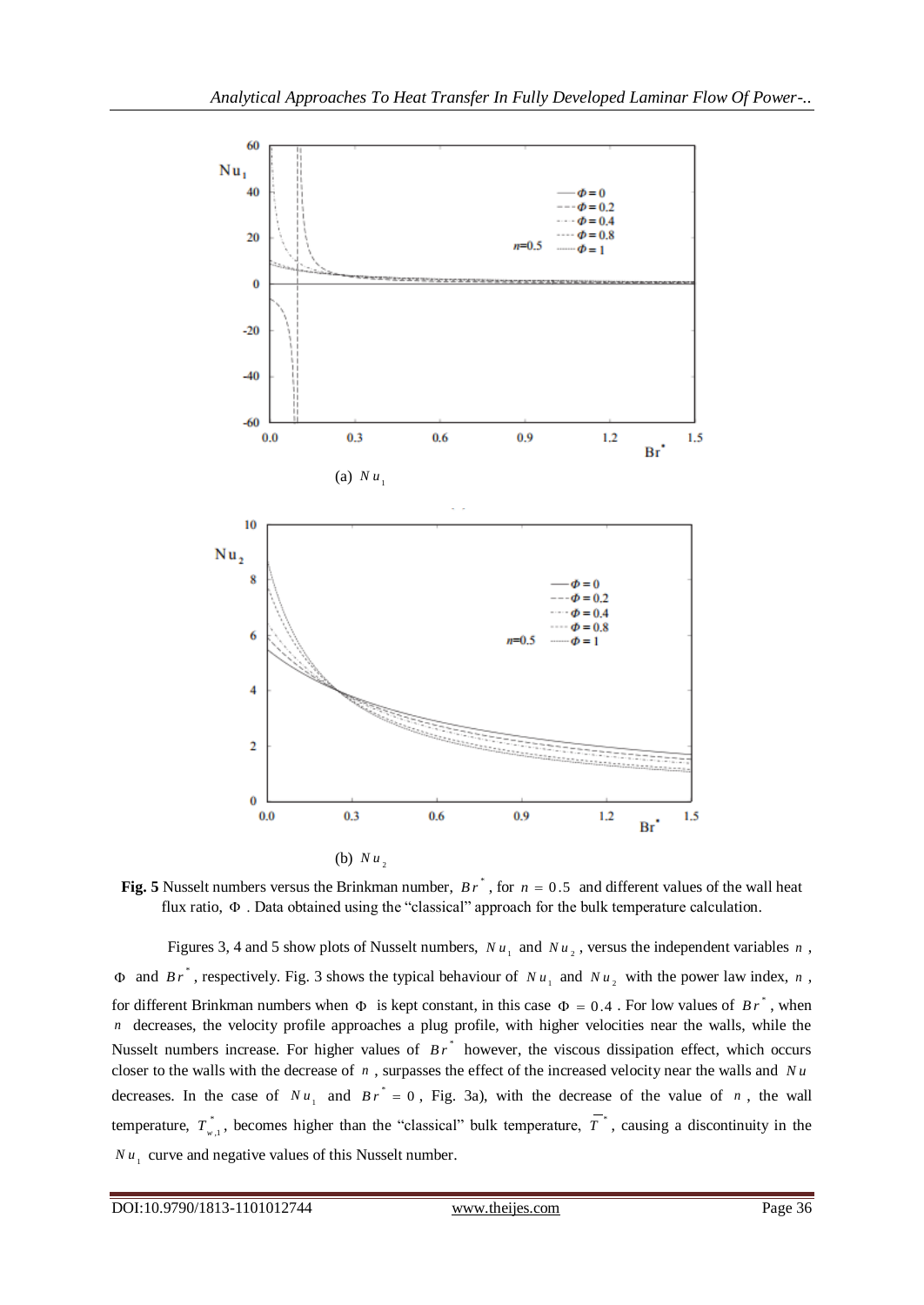Figure 4 shows the variation of  $Nu_1$  and  $Nu_2$  with  $\Phi$  for different values of  $Br^*$  and n=0.5. For wall heat flux ratios,  $\Phi$ , in the range  $0 < \Phi < 1$ ,  $Nu_{2}$  is always positive, since  $T^{*}_{w,2} > T^{*}$ , see Fig. 4b). For both walls, it is clear that an increase of  $Br^*$  results in a reduction of the Nusselt numbers.

When  $\Phi$  decreases, meaning that  $q_{w,1}$  decreases in relation to  $q_{w,2}$ , the wall temperature  $T_{w,1}^*$  also decreases, becoming equal to, and then lower than, the bulk temperature,  $T^*$ , this leads to infinite and negative values of  $Nu_1$ , Eq. (17), cf. Fig. 4a). For higher values of the Brinkman number, this discontinuity in  $Nu_1$  occurs at lower values of  $\Phi$ . The value of  $\Phi$  for which  $T^*_{w,1} = T^*$ ,  $\Phi_{T^*_{w,1} = T^*}$ , is given by Equation (23).

$$
\Phi_{T_{w,1}^* = T^*} = \frac{1 - 4 B r^*}{\left[ 4 B r^* \frac{46 n^2 + 28 n + 4}{14 n^2 + 11 n + 2} \right]}
$$
(23)

Equation (23) shows that regardless of the value of *n*, for  $Br^* > 0.25$  the wall temperature  $T_{w,1}^*$  is always higher than the bulk temperature,  $T^*$ , regardless of the positive value of  $\Phi$ .

The variation of  $Nu_1$  and  $Nu_2$  with  $Br^*$  for different values of  $\Phi$  and  $n = 0.5$  is shown in Fig. 5. In general, it can be seen, once again, that an increase in the Brinkman number values leads to a reduction in the Nusselt numbers and for wall heat flux ratios between  $0 < \Phi < 0.5$ , according to Eq. (23), the  $Nu_{1}$  values may become infinity and negative.

An interesting fact noted when analyzing Fig. 3, 4, and, 5, is that for  $Br^* = 0.25$ , i.e.,  $\frac{4 \text{ visc} \text{ dissip}}{7} = 2$ *w q q*  $= 2$ , both

Nusselt numbers are equal,  $Nu_1 = Nu_2$  regardless of the values of n or  $\Phi$ . In fact, when replacing  $Br^*$  by 0.25 in Eqs. (21) or (22) the result is  $Nu_1 = Nu_2 = 4$ . The use of a single bulk temperature for the entire duct cross-section is responsible for this outcome and again shows that the heat transfer coefficients thus obtained are far from the real value. Essentially, if correct, this would mean the "real" convection coefficient is simultaneously independent of velocity and temperature profiles as varied when  $n$  and  $\Phi$  vary between zero to infinity, i.e., a velocity profile varying between plug flow and almost triangular.

The results presented in Figs 3-5 show that the "classical" approach, i.e., the use of a single bulk temperature for the whole duct crosssection, while useful from a practical standpoint, since this temperature is easily determined, experimentally and mathematically, sometimes yields Nusselt numbers that deviate from the values and behaviors of the expected heat transfer coefficient. By correctly relating the wall temperature with the bulk temperature, which, obviously, is the most relevant in practice, the "classical" approach is an important tool and it will continue to be used.

The next section presents a different approach for the Nusselt numbers calculation that eliminates the singularities referred to above, while allowing a direct comparison between the Nu′ values thus obtained, regardless of the temperature profile shape, with those in the literature for the cases where the temperature profile is symmetrical.

## **3.1**  $Nu'_1$  and  $Nu'_2$  Calculated Using Two Bulk Temperatures

In this new approach for the Nusselt number calculation, two bulk temperatures are considered, one for each

side of the location of the temperature profile where  $\frac{\partial T}{\partial t} = 0$ *y*  $rac{\partial T}{\partial x}$  =  $\hat{o}$ ,  $y = y_{\frac{\partial T}{\partial t}}$ *y*  $y = y_{\frac{\partial T}{\partial y}}$  $y_{\text{ar}}$ , cf. Fig. 1. In the case of a

symmetrical temperature profile, both approaches produce the same values for the Nusselt numbers. Equations (24) and (25) are the expressions of the bulk temperatures for the two temperature profiles, cf. Fig. 1,  $T_{w,1}^* e T_{w,2}^*$ 

, respectively, since in the present case  $0 < \Phi < 10 < \Phi < 1$  the coordinate  $y_{\text{max}}$ \* \*  $y \int_{\frac{\partial T}{\partial x}}^{\infty}$  is always in region I. *y* ĉ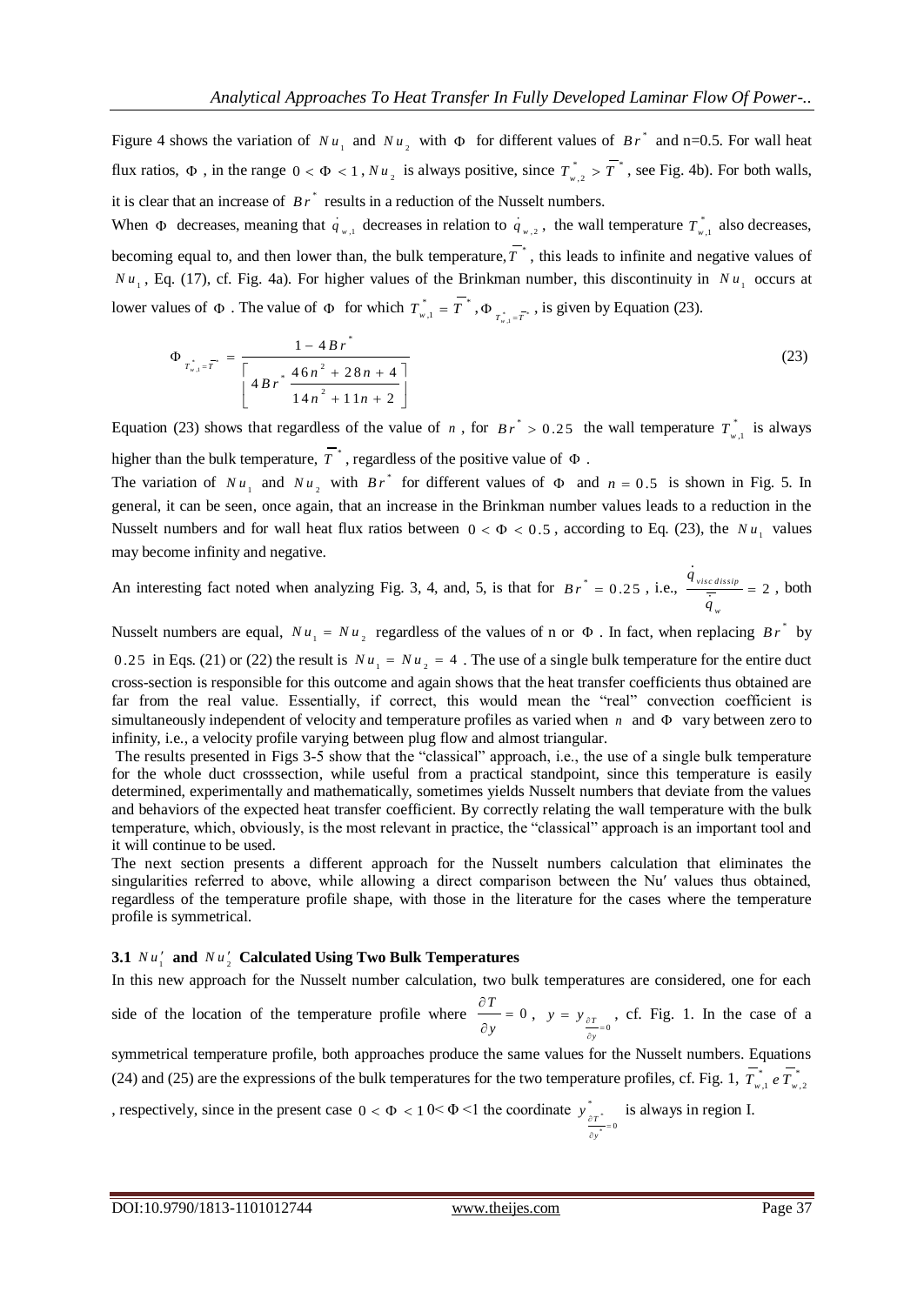$$
\overline{T}_{1}^{*} = \frac{\int_{\substack{r_{1}^{*} \text{at}^{*} = 0 \\ \text{in} \text{at} \\ r_{2}^{*} = 0}} \mu^{*} d y_{I}^{*}}{\int_{\substack{r_{2}^{*} \text{at}^{*} = 0 \\ \text{at} \text{at} \\ \text{at} \text{at} \\ \text{at} \text{at} \\ r_{1}^{*} = 0}} \frac{\int_{\substack{r_{1}^{*} \text{at} \text{at} \\ \text{at} \\ r_{2}^{*} = 0}} \mu^{*} d y_{I}^{*}}{\int_{\substack{r_{1}^{*} \text{at} \\ \text{at} \\ r_{3}^{*} = 0}} \frac{\int_{\substack{r_{2}^{*} \text{at} \\ \text{at} \\ \text{at} \\ \text{at} \\ \text{at} \\ r_{4}^{*} = 0}} \mu^{*} T^{*} d y_{I}^{*} + \int_{\substack{r_{1}^{*} \text{at} \\ \text{at} \\ \text{at} \\ r_{3}^{*} = 0}} \mu^{*} d y_{I}^{*} + \int_{\substack{r_{2}^{*} \text{at} \\ \text{at} \\ r_{4}^{*} = 0}} \mu^{*} d y_{I}^{*} \tag{25}
$$

The new Nusselt numbers are calculated using Eqs. (17) and (18), with  $T^*$  being replaced by  $T^*$  $T_1^*$  and  $T_2^*$  $T$ <sup> $\,{}^{i}$ </sup>, respectively.

The coordinate  $y = x^*$ \* \*  $I, \frac{dT}{dt} = 0$ *dy y*  $=$ was calculated as the root of Eq. (26) that only has analytical solutions for

$$
n = 0, n = 0.5 \text{ and } n = 1 \text{ , while for other } n \text{ values a numerical solution was used.}
$$
\n
$$
\frac{dT^*}{dy_i^*} = -\frac{y_i^{*(\varepsilon+1)}(\alpha+\beta)}{\varepsilon+1} + \beta y_i^* + \varphi \Phi + \frac{\alpha-\beta\varepsilon}{\varepsilon+1}
$$
\n(26)

The relationship between both convection coefficients, given by the "classical" and the new approach, is shown in Equation (27), also valid for the Nusselt numbers. This equation was deduced knowing that the wall heat flux,

$$
\dot{q}_{w,i} \text{, is the same regardless of the approach used.}
$$
\n
$$
\dot{q}_{w,i} = h'_{\text{(unconventional approach)}} \left( T_{w,i} - \overline{T_i} \right) = h_{\text{(classical approach)}} \left( T_{w,i} - \overline{T_i} \right) \tag{27}
$$

Equation (27) shows that both approaches allow correct calculations of the wall temperature,  $T_{w,i}$ , given the

corresponding Nusselt number and bulk temperature,  $T_i$  or  $T_i$ . The advantage of the new approach, as previously mentioned, is that it allows more realistic heat transfer coefficients to be obtained, comparable with the existing values in the literature for flows inside ducts when the temperature profile is symmetrical. Although the new bulk temperatures have these advantages, their calculation is not straightforward potentially hindering its use.

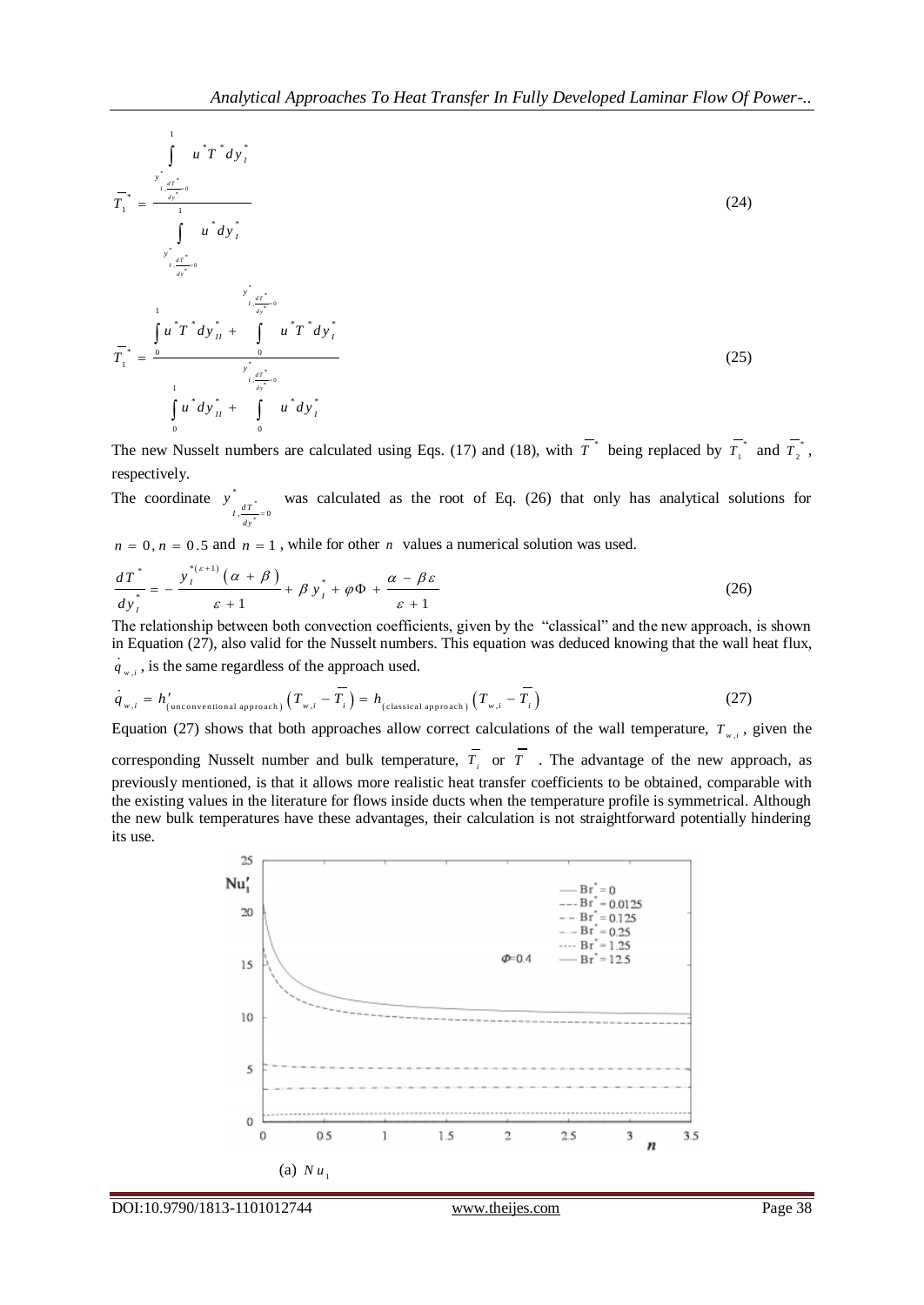

**Fig. 6** Nusselt numbers versus the power-law index, n, for Φ=0.4 and different values of the Brinkman number, Br\*. Data obtained using two bulk temperatures, the new approach.

Figures 6, 7 and 10, show the results already presented in figures 3 to 5 but now obtained through the use of the new approach, i.e., using different bulk temperatures for calculating the Nusselt number on each wall. Figure 6 shows the variation of the Nusselt numbers,  $Nu'_1$  and  $Nu'_2$ , with the power law index n, for different values of Brinkman number and  $\Phi = 0.4$ . Nusselt numbers show a variation similar to the one observed in Fig. 3, but now the  $Nu'_1$  curves do not display discontinuities and negative values. For higher values of  $Br^*$ , the Nusselt numbers depend very little of  $n$ , with viscous dissipation overlapping the effect of the large velocity profile variation with  $n$ . The behavior of the Nusselt numbers for other values of  $\Phi$  is similar to the one presented here.

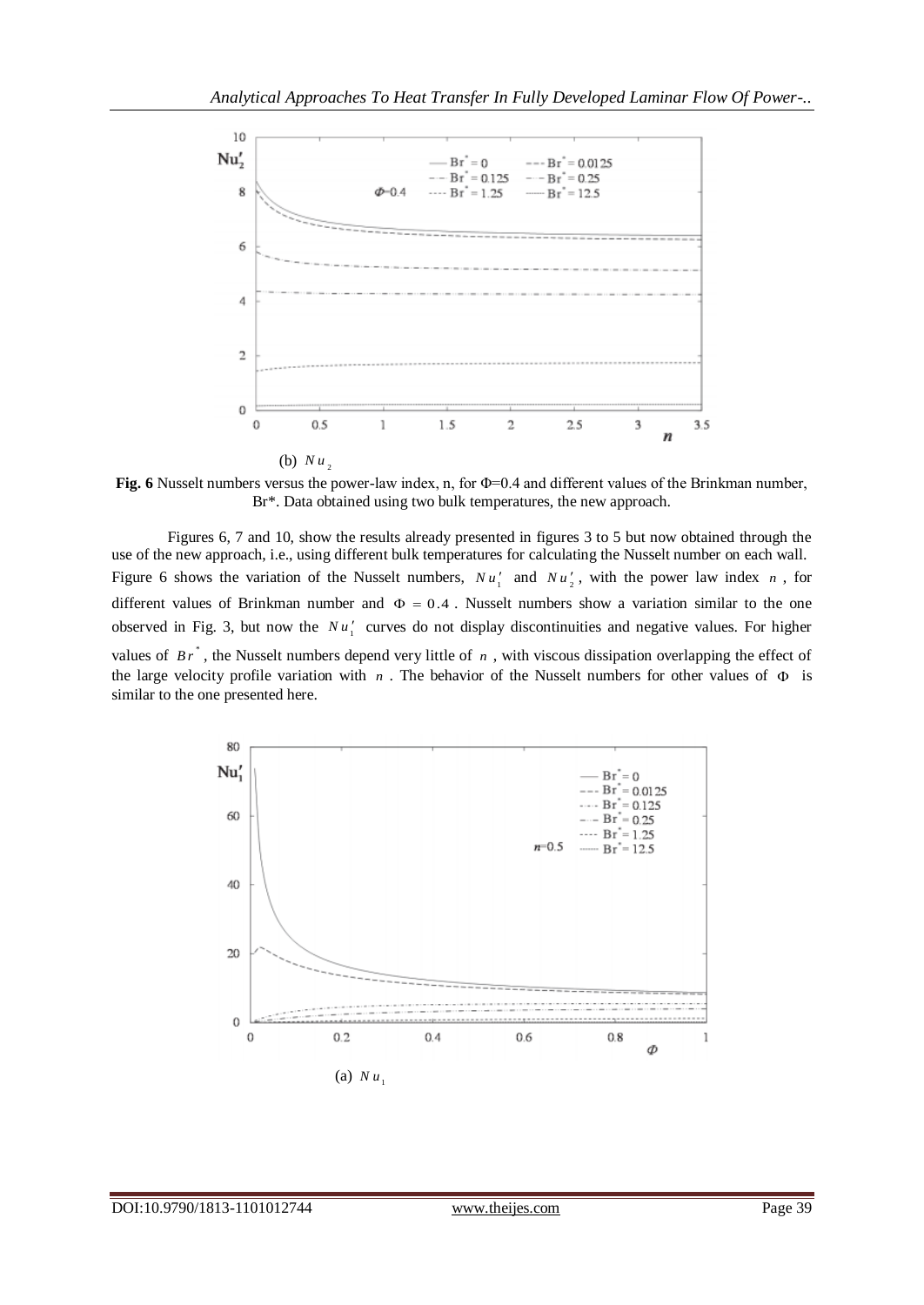

Fig. 7 Nusselt numbers versus the wall heat flux ratio,  $\Phi$ , for  $n = 0.5$  and different values of the Brinkman number,  $B r^*$ . Data obtained using two bulk temperatures, the newapproach.

Figure 7 shows the variation of  $Nu'_1$  and  $Nu'_2$  with  $\Phi$  for different values of the Brinkman number,  $Br^*$ , and  $n = 0.5$ . For other values of *n* the plots are very similar to the one presented here. With an increase of ,1 ,2  $, \Phi = \frac{4 w}{h}$ *w q q*  $\Phi$ ,  $\Phi = \frac{I_{w,1}}{I_{w,1}}$ , the coordinate  $y^*_{I_{w,1}}$ \* \*  $I, \frac{dT}{dt} = 0$ *dy y* = moves away from the wall 1, the temperature difference  $T_{w,1}^* - T_1^*$ 

increases and  $Nu'_1$  decreases. On wall 2 the opposite phenomenon occurs and  $Nu'_2$  increases. In the absence of viscous dissipation, when  $\Phi$  tends to zero, i.e., very low values of  $q_{w,1}$ , the coordinate  $y^*_{ar}$ \*  $I, \frac{dT}{dy}=0$ *y*  $\equiv$ 

approaches wall 1, the value of  $T_{w,1}^*$  tends to the value of the bulk temperature,  $T_1^*$  $T_1^*$ , and  $Nu_1$  tends to infinity. For  $\Phi < 0.2$ , when the coordinate  $y^*$ \* \*  $I, \frac{dT}{dt} = 0$ *dy y* = approaches wall 1 , the temperature profile 1 is also closer to that

wall and to the zone where the heat generated by viscous dissipation occurs, cf. Fig. 1. Because of that, the Nusselt number,  $Nu'_1$ , also starts to depend strongly on the Brinkman number,  $Br^*$ , as shown in Fig. 7a). In the "classical" approach, this dependence goes unnoticed, cf. Fig. 4a).

For higher values of the Brinkman number, the value of  $Nu'_1$  decreases monotonically with a reduction of  $\Phi$ , i.e., an increase of  $y^*$ \* \*  $I, \frac{dT}{dt} = 0$ *dy y*  $\overline{a}$ . For small values of the Brinkman number,  $Br^* < 0.125$  for  $n = 0$  or

 $Br^*$  < 0.131 for  $n = 2$  for example, the viscous dissipation effect only surpasses the effect of a decrease in  $\Phi$ , and the corresponding approximation of  $T^{*}_{w,1}$  to  $T^{*}_{1}$  $T_1^*$ , for very low values of  $\Phi$ ,  $\Phi$  < 0.05. This leads to a localmaximum of the Nusselt number, for a given value of  $\Phi$ , or  $y^*$ \*  $I, \frac{dT}{dt} = 0$ *dy y*  $\overline{a}$ , as it can be seen inFig. 7a) for

 $B r^* = 0.0125$ .

\*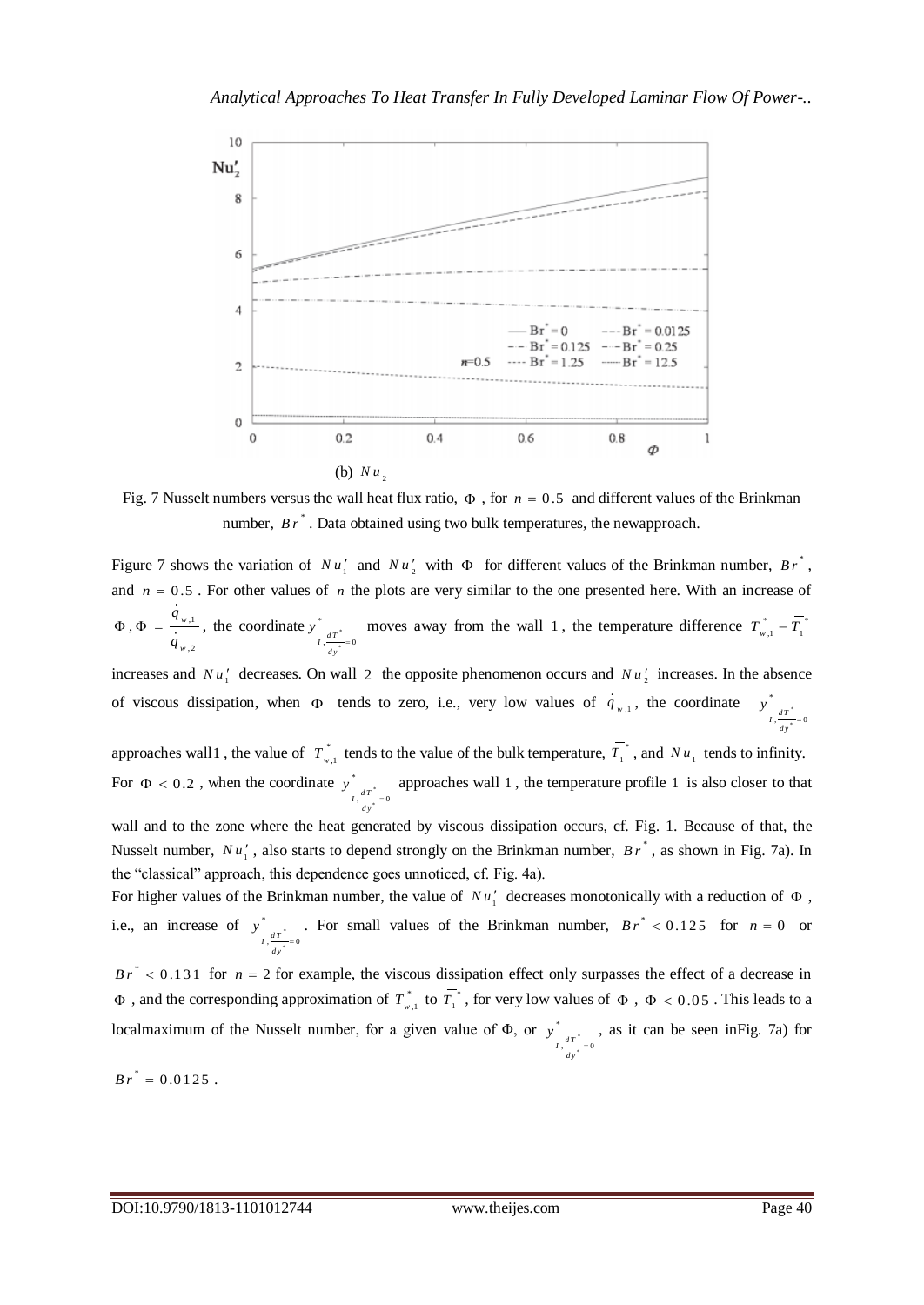

**Fig. 8** Nusselt numbers versus the Brinkman number,  $B r^*$ , for  $n = 0.5$  and different values of the wall heat flux ratio,  $\Phi$ . Data obtained using two bulk temperatures, the new approach.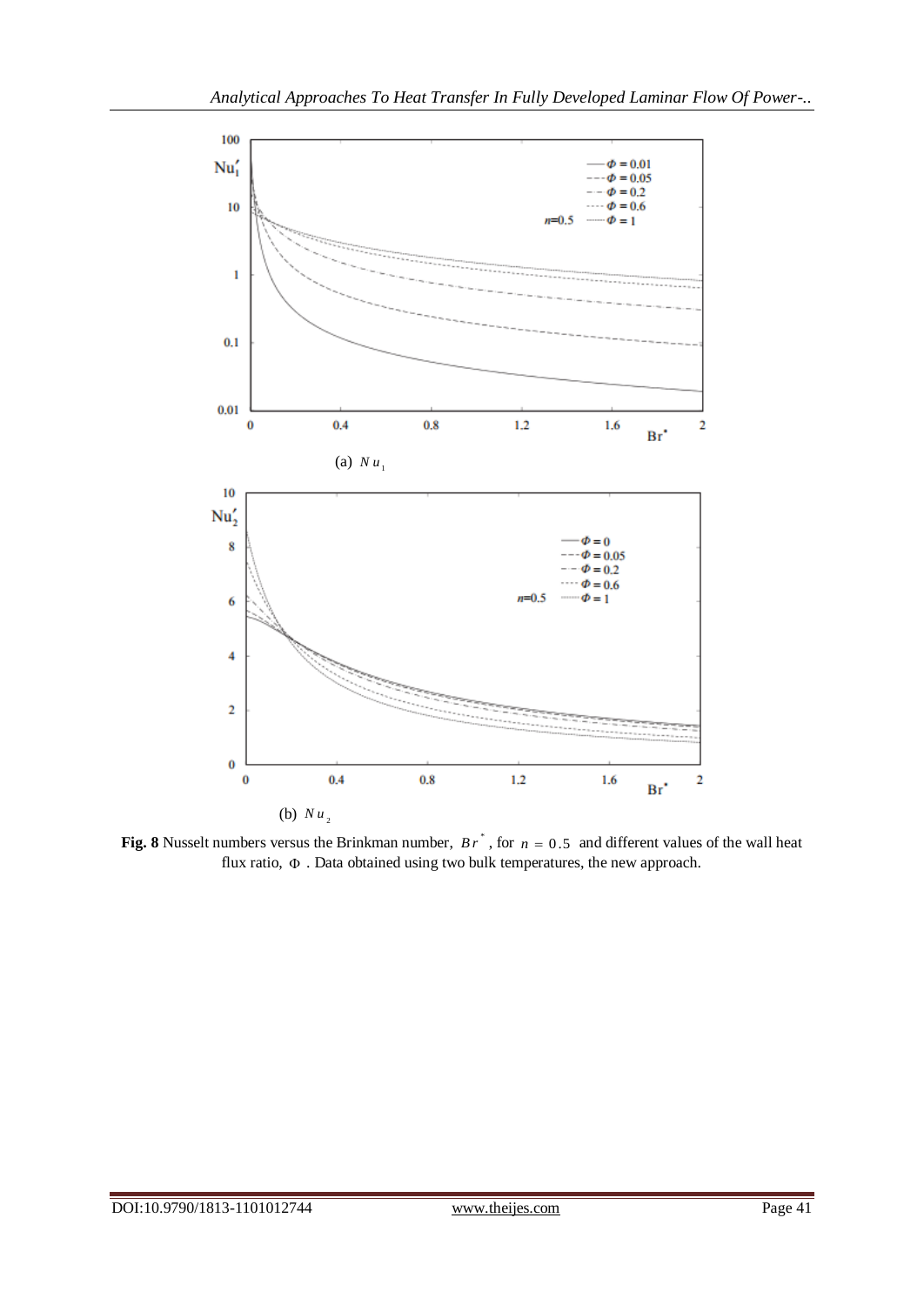

**Fig. 9** Nusselt number,  $Nu_1$ , versus the corresponding coordinate of the location of the temperature profile where  $\frac{0.1}{0.1}$  = 0, y<sup>\*</sup> \* \*  $, \frac{\overline{\phantom{0}}}{\overline{\phantom{0}}}=0$  $\begin{array}{c} 0, y \\ \frac{dT}{L} \end{array}$ *d y*  $\frac{T}{y} = 0, y$  $y$   $I, \frac{dT}{dx}$  $\frac{\partial T}{\partial x}$  =  $\partial$ , for different values of the Brinkman number,  $B r^*$ , and  $n = 0$ . Lines: Grey lines –

"classical" approach, black lines - new approach, the vertical line marks the duct axis coordinate.

Figure 8 shows the variation of  $Nu'_1$  and  $Nu'_2$  with  $Br^*$  for different values of  $\Phi$  and  $n = 0.5$ . For other values of  $n$  the behaviour is similar. As expected, it is clear that the heat transfer coefficient decreases when the Brinkman number increases, since the heat generated by viscous dissipation hinders the heat transfer.

Once again, it can be seen in Fig. 8a), by contrast with Fig. 8b), that for small values of  $\Phi$ , i.e., when  $y_{\text{max}}$ \* \*  $I, \frac{dT}{dy}=0$ *y*  $\equiv$ 

is close to the wall 1, the corresponding Nusselt number,  $Nu'_1$ , is very sensitive to variations in the Brinkman number. The higher values of the Nusselt numbers are attained with simultaneously lower values of  $\Phi$  and *Br*<sup>\*</sup>. As expected, for  $\Phi = 1$  the variations of  $Nu'_1$  and  $Nu'_2$  with  $Br^*$  are the same.

Both approaches produce  $Nu$  values at a given wall that are more similar to each other the further away from that wall the coordinate  $y^*$ \* \*  $I, \frac{dT}{dy}=0$ *y*  $\overline{a}$ is, as seen in Fig. 9 where the variation of  $Nu_1$  and  $Nu'_1$  with the coordinate

of the corresponding location of the temperature profile where  $y_{xx}^*$ \* \*  $\int \frac{dT^*}{dT^*} = 0$ *dy*  $\overline{a}$ , is shown. As expected, when

\* \* \*  $\frac{1}{2}$ ,  $\frac{1}{2}$  = 0  $\begin{array}{c} 0, y \\ \frac{dT}{L} \end{array}$ *d y*  $\frac{T}{y} = 0, y$  $y$   $I, \frac{dT}{dr}$  $\frac{\partial T}{\partial x}$  =  $\partial$ the two approaches have the same result since in this case the temperature profiles are

symmetrical. The further away from the wall 1 the coordinate  $y^*$ \* \*  $I, \frac{dT}{dt} = 0$ *dy y* is, the closer to each other are the values  $\frac{1}{10}$ 

of the bulk temperatures given by the new approach,  $T_1^*$  $\overline{T}_1^*$ , and by the "classical" approach,  $\overline{T}^*$ , thus the Nu values given by both approaches also become closer to each other.

In section 3 it was found that for  $Br^* = 0.25$ , both Nusselt numbers were constant,  $Nu_1 = Nu_2 = 4$ , and simultaneously independent of  $\Phi$  and  $n$ . This singular case is inherent to the "classical" approach and does not occur in this new and more realistic approach.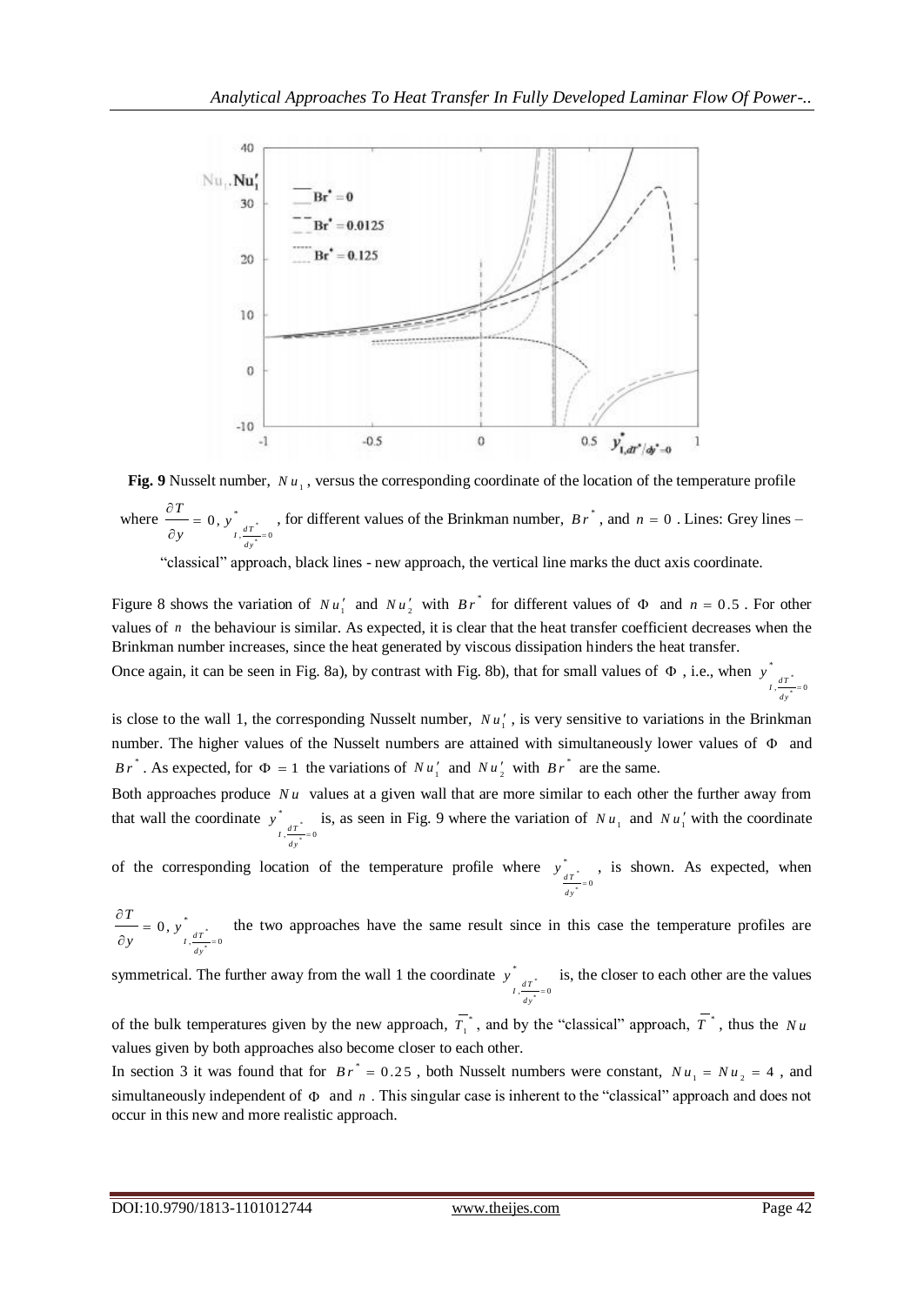#### **IV. CONCLUSIONS**

In this work, analytical expressions for the Nusselt number in a laminar flow of a power-law fluid between parallel plates were obtained. These results are valid for a fully developed flow, with constant and different heat fluxes at the walls in the presence of viscous dissipation. In these analytical solutions the "classical" approach was used, i.e., both Nusselt numbers are, as usual, based in the same bulk temperature calculated for the entire duct cross-section. This approach occasionally leads to negative values and discontinuities in the Nusselt number plots, and for the particular case of the Brinkman number, Br<sup>\*</sup>, equal to

 $0.25 \left( \frac{q_{\text{visc}}}{\frac{1}{2}} \right) = 2$ *w q*  $= 2$ ) a singular result is obtained, i.e.,  $Nu_1 = Nu_2 = 4$  regardless of the wall heat flux ratios,

, and the power-law index, *n* , values.

It was found that the temperature profile derivative at the duct axis only depends of  $\Phi$ , being independent of the values of  $n$  or  $B r^*$  since the heat transfer across the duct cross-section is symmetrically affected by these two variables. In the particular case in which the heat supplied at the duct walls is equal the heat generated by viscous dissipation, i.e.,  $Br^* = 0.125$ , the temperature value,  $T^*$ , at the duct axis is independent of the power law index, *n* .

Generally, for low values of  $B r^*$ , the decrease in the value of  $n$  leads the velocity profile to become closer to the plug profile, i.e., greater velocities near the walls, and the Nusselt number increases. For higher values of

 $Br^*$ , the heat generated by viscous dissipation, that approaches the walls when *n* decreases, surpasses the effect of the increased velocity near the walls and Nu decreases.

The Nusselt numbers obtained using the traditional approach do not always reflect the anticipated behavior of the real heat transfer coefficient. In order to obtain  $Nu'$  values that are closer to the real ones, and comparable with the literature values for the many other cases where the temperature profile is symmetric, a new approach for the Nusselt numbers determination was also undertaken. The calculation is made using two different bulk

temperatures,  $\overline{T_1}$  and  $\overline{T_2}$ , one for each side of the temperature profile where  $\frac{\partial T}{\partial T} = 0$ *y*  $rac{\partial T}{\partial x}$  =  $\hat{o}$ , with the transverse

coordinate  $y = y_{\frac{\partial T}{\partial x}}$ *y*  $y = y_{\frac{\partial T}{\partial y}}$  $y_{\text{av}}$ , avoiding the anomalies discussed above. Both approaches allow the correct calculation

of the wall temperature, once known the corresponding Nusselt number and bulk temperature of each approach. The advantage of this new approach is that it also allows the calculation of a more realistic heat transfer coefficient, comparable with the current values in the literature for flows inside ducts having symmetrical temperature profiles, although at the expense of a bulk temperature calculation that is not as straightforward which may hinder its practical implementation.

The Nusselt number plots, obtained using the new approach, do not show discontinuities or negative values. Also, from a didactic point of view, it is relevant to show that negative values of Nusselt numbers and discontinuations in the curves that reflect their behavior are not inevitable and that there are ways to avoid this apparently unrealistic behavior.

Another thing that this new approach revealed was the strong variation of the Nusselt numbers with the Brinkman number, at the wall with lower heat flux, for  $\Phi$  values smaller than about 0.2. Finally, the two different approaches produce Nu values in a given wall much more similar to each other the further away from

that wall the coordinate is  $y_{n*}^*$ \* \*  $\frac{dT}{T} = 0$ *dy y*  $\ddot{\phantom{0}}$ .

#### **REFERENCES**

- [1]. Baptista A., Alves M.A., Coelho P.M., 2013, "Heat Transfer in Fully Developed Laminar Flow of Power Law Fluids," J. Heat Transf, 136(4), 041702. http://dx.doi.org/10.1115/1.4025662.
- [2]. Gengel, Y. A., and Turner, R. H., 2005, Fundamentals of ThermalFluid Sciences, 2nd ed., McGraw-Hill, New York.<br>[3]. Coelho, P.M. and Faria, J. C., 2011, "On the Generalized Brinkman Number Definition and Its Importanc
- [3]. Coelho, P.M. and Faria, J. C., 2011, "On the Generalized Brinkman Number Definition and Its Importance for Bingham Fluids," ASME Trans J Heat Transf, 133(5), 054505-1. http://dx.doi.org/10.1115/1.4003169.
- [4]. Coelho, P.M., and Pinho, F. T., 2009, "A Generalized Brinkman Number for Non Newtonian Duct Flows," J. Non-Newtonian Fluid Mech., 156, 202–206. http://dx.doi.org/10.1016/j.jnnfm.2008.07.001.
- [5]. Coelho, P. M. and Poole, R. J., 2017, "Heat Transfer of Bingham Fluids in an Annular Duct with Viscous Dissipation," Heat Transfer Engineering, paper accepted for publication.
- [6]. Etemad, S.Gh., Majumdar, A.S. and Huang, B., 1994, "Viscous Dissipation Effects In Entrance Region Heat Transfer For A Power Law Fluid Flowing Between Parallel Plates," Int. J. Heat Fluid Flow, 15, 122–131. https://doi.org/10.1016/0142-727X(94)90066-3.
- [7]. Hartnett, J. P. and Kostic, M., 1989, "Heat Transfer to Newtonian and Non-Newtonian Fluids in Rectangular Ducts," Advances in Heat Transfer, 19, 247-356. https://doi.org/10.1016/S0065-2717(08)70214-4.